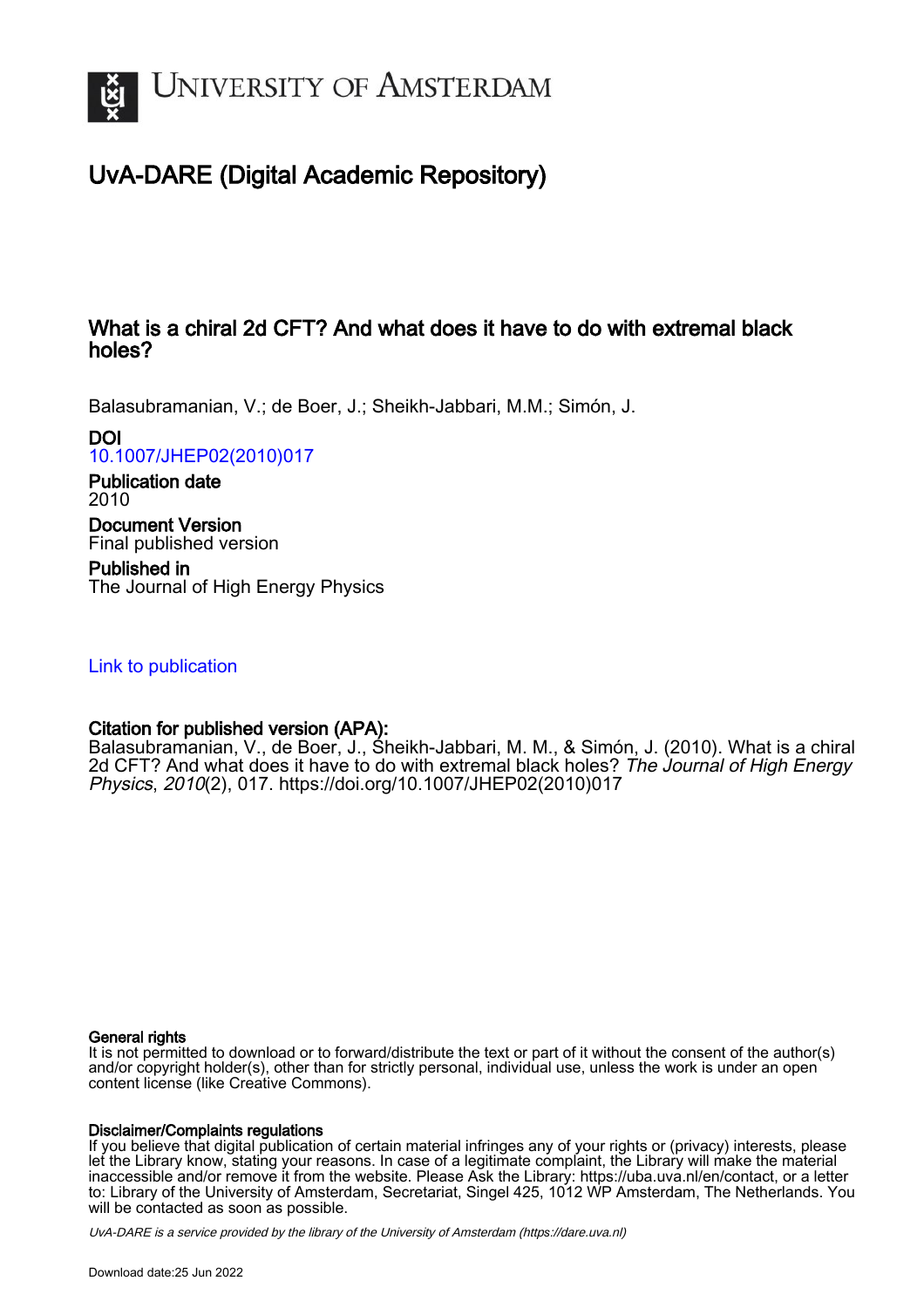PUBLISHED FOR SISSA BY 2 SPRINGER

Received: December 17, 2009 Accepted: January 12, 2010 PUBLISHED: February 3, 2010

# What is a chiral 2d CFT? And what does it have to do with extremal black holes?

Vijay Balasubramanian,<sup>a</sup> Jan de Boer,<sup>b</sup> M.M. Sheikh-Jabbari<sup>c,d</sup> and Joan Simón<sup>e,f</sup>

- <sup>a</sup>*David Rittenhouse Laboratory, University of Pennsylvania, Philadelphia, PA 19104, U.S.A.*
- b *Instituut voor Theoretische Fysica, Valckenierstraat 65, 1018XE Amsterdam, The Netherlands*
- <sup>c</sup>*School of Physics, Institute for Research in Fundamental Sciences (IPM), P.O.Box 19395-5531, Tehran, Iran*
- <sup>d</sup>*The Abdus Salam ICTP, Strada Costiera 11, 34014, Trieste, Italy*
- <sup>e</sup>*School of Mathematics and Maxwell Institute for Mathematical Sciences, King's Buildings, Edinburgh EH9 3JZ, United Kingdom*
- <sup>f</sup>*Kavli Institute for Theoretical Physics, University of California, Santa Barbara CA 93106-4030, U.S.A. E-mail:* [vijay@physics.upenn.edu](mailto:vijay@physics.upenn.edu), [J.deBoer@uva.nl](mailto:J.deBoer@uva.nl), [jabbari@theory.ipm.ac.ir](mailto:jabbari@theory.ipm.ac.ir), [J.Simon@ed.ac.uk](mailto:J.Simon@ed.ac.uk)

Abstract: The near horizon limit of the extremal BTZ black hole is a "self-dual orbifold" of AdS3. This geometry has a null circle on its boundary, and thus the dual field theory is a Discrete Light Cone Quantized (DLCQ) two dimensional CFT. The same geometry can be compactified to two dimensions giving  $AdS_2$  with a constant electric field. The kinematics of the DLCQ show that in a consistent quantum theory of gravity in these backgrounds there can be no dynamics in  $AdS_2$ , which is consistent with older ideas about instabilities in this space. We show how the necessary boundary conditions eliminating  $AdS<sub>2</sub>$  fluctuations can be implemented, leaving one copy of a Virasoro algebra as the asymptotic symmetry group. Our considerations clarify some aspects of the chiral CFTs appearing in proposed dual descriptions of the near-horizon degrees of freedom of extremal black holes.

KEYWORDS: Black Holes in String Theory, AdS-CFT Correspondence

ArXiv ePrint: [0906.3272](http://arxiv.org/abs/0906.3272)

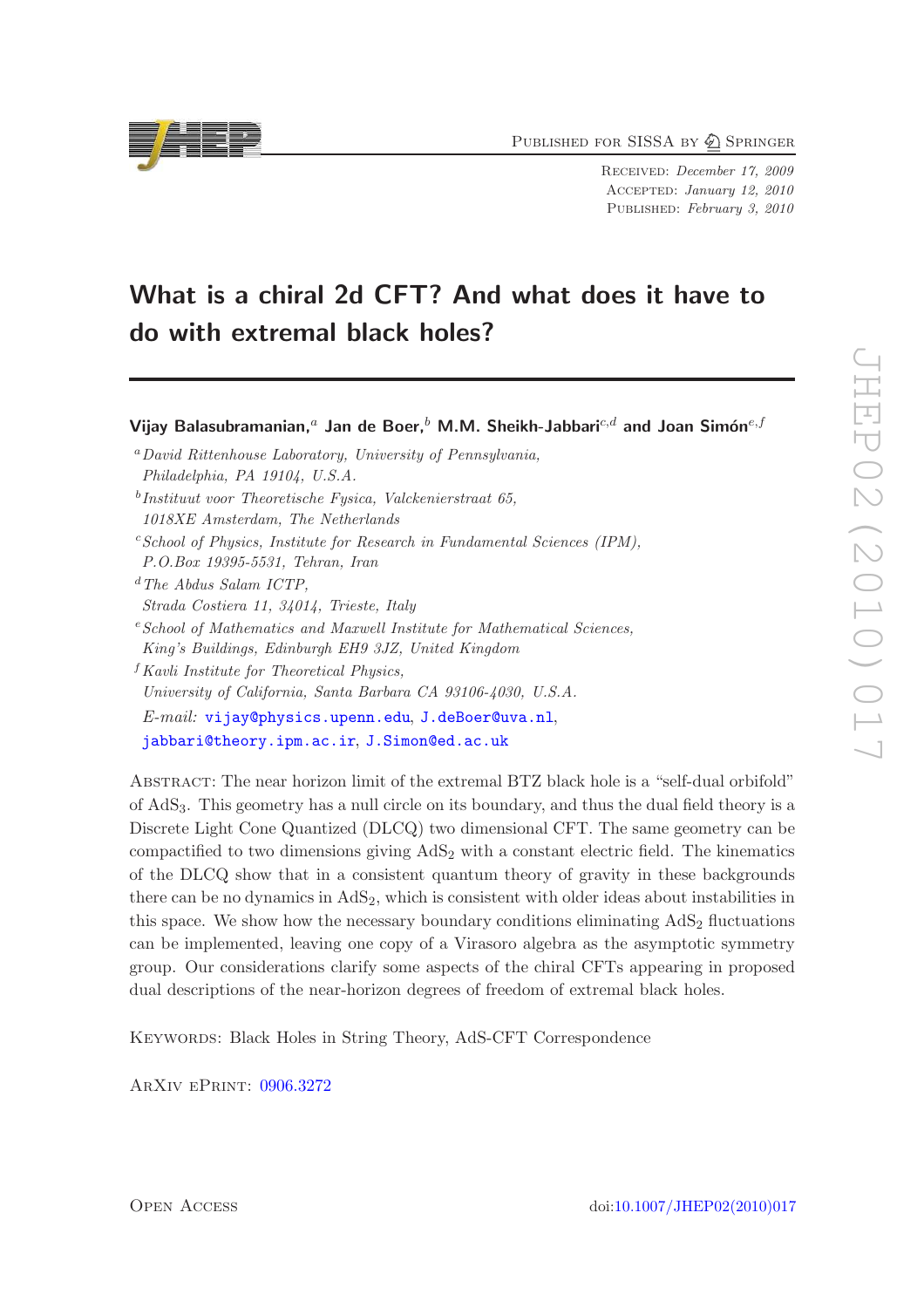# Contents

| 1 Introduction                                          |             |
|---------------------------------------------------------|-------------|
| 2 Near horizon extremal BTZ is dual to DLCQ of a 2d CFT | $\mathbf 2$ |
| 3 DLCQ of a 2d CFT is a chiral CFT                      | 6           |
| 4 Asymptotic symmetries and the chiral Virasoro algebra | 8           |
| 5 $AdS_2$ quantum gravity and dual chiral CFTs          | 10          |
| 6 Extremal Kerr black hole and its dual chiral CFT      | 13          |
| 7 Discussion                                            | 16          |

## <span id="page-2-0"></span>1 Introduction

In the vicinity of their horizons, extremal black holes in many dimensions, both in flat and anti-de Sitter spaces, contain an  $AdS_2$  component with a constant electric field.<sup>[1](#page-2-1)</sup> Proposed dualities between  $AdS_2$  space and a conformal quantum mechanics [\[2](#page-18-0)[–8\]](#page-18-1) or a chiral 1+1 dimensional conformal field theory (CFT) [\[7](#page-18-2), [9](#page-18-3)] have been used to explain the statistical degeneracy of extremal black holes. In  $[9, 10]$  $[9, 10]$  $[9, 10]$  it was shown the AdS<sub>2</sub> geometry with a constant electric field can be understood as the compactification of an orbifold of  $AdS_3$ with a null boundary. Systematically applying the rules of the AdS/CFT correspondence then suggests that the dual theory on the  $1+1$  dimensional boundary is a Discrete Light Cone Quantized CFT [\[8](#page-18-1)[–11\]](#page-18-5). Because of the highly boosted kinematics of a DLCQ theory, only one chiral sector of the 2d CFT survives. Such chiral theories thus seem to appear universally in the dual descriptions of extremal black holes.

In this paper, we develop aspects of this DLCQ - extremal black hole correspondence. The essential features can be understood by considering the extremal BTZ geometry, which itself appears in the near-horizon geometry of many asymptotically flat or AdS black holes. It is well known that the BTZ black holes are dual to thermal ensembles in a 1+1 dimensional CFT. Thermal ensembles in a single chiral sector of this CFT are dual to the extremal black holes and explain their statistical degeneracy. Taking a limit which focuses on the vicinity of the BTZ horizon gives a locally AdS<sup>3</sup> geometry that is a circle fibration over an AdS<sup>2</sup> base. From the three dimensional perspective this is precisely the self-dual orbifold of  $[10, 12]$  $[10, 12]$  $[10, 12]$ . Dimensionally reducing over the circle fibre gives an  $AdS<sub>2</sub>$  geometry with an electric flux — precisely the spacetime appearing in  $[9]$ . As we will show in sections [2](#page-3-0)

<span id="page-2-1"></span> $1$ This statement is an actual theorem in four and five dimensions, under certain isometry assumptions and for extremal black holes with finite area horizons [\[1\]](#page-18-7).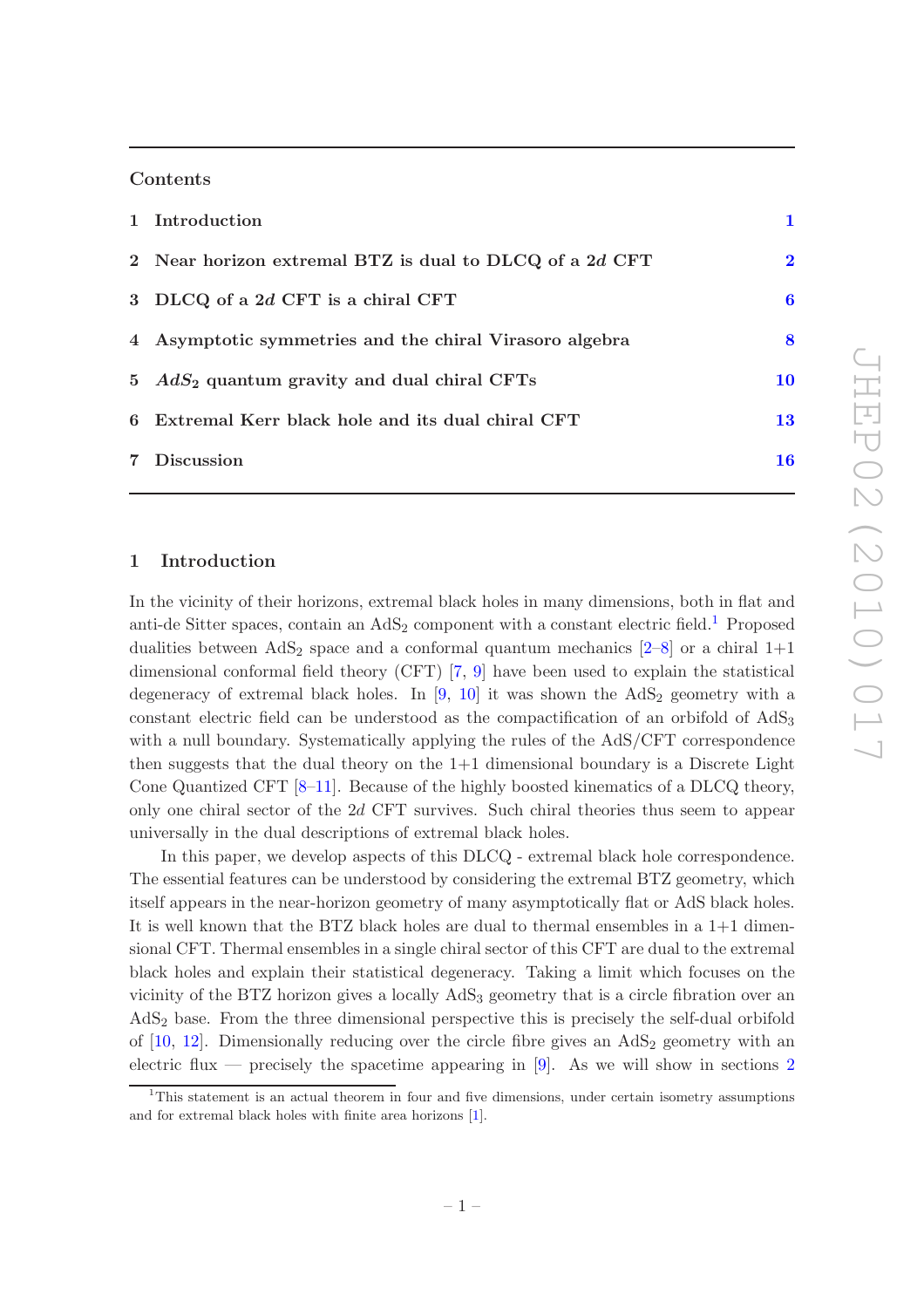and [3,](#page-7-0) the same focusing limit applied to the CFT dual to BTZ effectively applies a DLCQ procedure that isolates the chiral sector carrying the extremal black hole entropy. Thus, one chiral set of Virasoro generators of the CFT is frozen in this limit, in the sense that there are no physical states charged under them. It turns out that the same chiral sector also contains the  $SL(2,\mathbb{R})$  isometries of the AdS<sub>2</sub> geometry, while the surviving  $SL(2,\mathbb{R})$ in the limiting chiral CFT appears as an enhancement of the  $U(1)$  symmetry of the circle fibration. Specifically, we show that there exists a consistent set of boundary conditions on the fluctuations of the near horizon extremal BTZ metric, as in the Brown-Henneaux analysis [\[13](#page-18-8)], that enhances the U(1) isometry to an asymptotic chiral Virasoro algebra. This is consistent with recent proposals that the description of extremal black holes in terms of an  $AdS<sub>2</sub>$  throat requires asymptotic boundary conditions eliminating  $AdS<sub>2</sub>$  excitations and enhancing a  $U(1)$  appearing in the geometry to a Virasoro symmetry [\[14,](#page-19-0) [15](#page-19-1)].

Usually in the AdS/CFT duality, the isometries of spacetime are realized in the dual as global symmetries which then organize the representations of physical states. The surprise here is that the  $SL(2,\mathbb{R})$  symmetry inherited in the CFT from the spacetime isometries acts trivially on the space of physical states. This has two implications. First, the chiral duals to the near-horizon geometry of extremal black holes are incapable of describing non-extremal excitations. Second, even after the addition of an electric field to  $AdS_2$ , 2d quantum gravity with this asymptotics has no dynamics. This is consistent with the idea that finite energy excitations in  $AdS_2$  destroy its asymptotic structure [\[16\]](#page-19-2). These two points are related to the fact that non-extremal black holes do not have  $AdS_2$  throats. Similarly, in the classic setting of the D1-D5-string, extremal black holes arise from chiral excitations, and non-extremality requires excitations of both left and right movers.

The self-dual orbifold and  $AdS<sub>2</sub>$  with a flux also appear in the near horizon limit of the extremal Kerr black hole in four dimensions [\[14\]](#page-19-0) suggesting the appearance of a chiral CFT dual. However, in this setting (as in  $[17-19]$ ) the near-horizon AdS geometries appear in a "warped" way, with their metric multiplied by a function of another angular direction in the overall spacetime. We suggest that reduction over this additional direction can give rise to an effective three dimensional gravity with a negative cosmological constant with the self-dual orbifold as a solution. The dual description of this space as a chiral 2d CFT then explains the statistical degeneracy of Kerr.

*Note added:* In the last stage of preparation of this article two papers appeared on the arXiv [\[20](#page-19-5), [21\]](#page-19-6) arguing that there is no dynamics in the chiral 2d CFT proposed to be dual to the near horizon extremal Kerr geometry, in agreement with our results.

#### <span id="page-3-0"></span>2 Near horizon extremal BTZ is dual to DLCQ of a 2d CFT

BTZ black holes are three dimensional, asymptotically AdS<sup>3</sup> spacetimes with metric [\[22](#page-19-7), [23\]](#page-19-8)

<span id="page-3-1"></span>
$$
ds^{2} = -\frac{(r^{2} - r_{+}^{2})(r^{2} - r_{-}^{2})}{r^{2}\ell^{2}}dt^{2} + \frac{\ell^{2}r^{2}}{(r^{2} - r_{+}^{2})(r^{2} - r_{-}^{2})}dr^{2} + r^{2}\left(d\phi - \frac{r_{+}r_{-}}{\ell r^{2}}dt\right)^{2}.
$$
 (2.1)

They have ADM angular momentum and mass

$$
\frac{J}{2} = \frac{r_+ r_-}{\ell^2}, \qquad M = \frac{r_+^2 + r_-^2}{\ell^2} \tag{2.2}
$$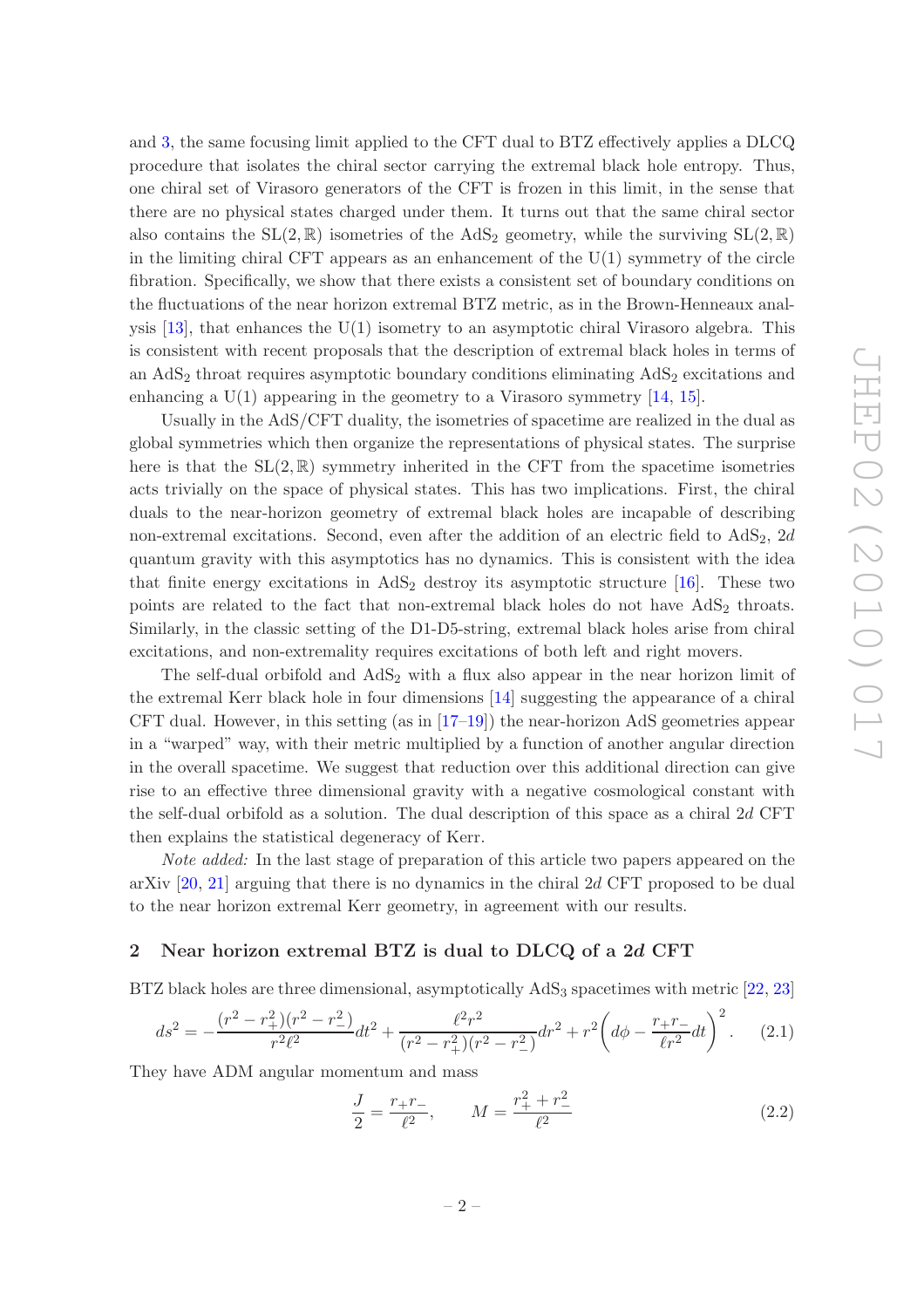given in terms of two parameters: the inner and outer horizons  $r_{+}$ . These are locally  $AdS_3$ spacetimes, differing from global  $AdS<sub>3</sub>$  by a quotient under a discrete identification. This is the origin of the periodicity in  $\phi$  in [\(2.1\)](#page-3-1), i.e.  $\phi \sim \phi + 2\pi$ . Regularity of the metric requires  $|J| \leq M$ . The BTZ black holes also appear as components in the near-horizon geometry of black holes in many dimensions with both vanishing and negative cosmological constants (e.g. see [\[24](#page-19-9), [25\]](#page-19-10)). The *extremal* BTZ black holes  $(M = J)$  have coincident inner and outer horizons

$$
M = J \quad \Longrightarrow \quad r_+ = r_- \equiv r_h. \tag{2.3}
$$

Globally, the generator of the discrete quotient of  $AdS<sub>3</sub>$  giving rise to the extremal black hole lies in a different conjugacy class from the generator giving rise to the non-extremal black hole [\[26\]](#page-19-11).

According to the AdS/CFT correspondence, quantum gravity in  $AdS_3$  is dual to a 2d conformal field theory (CFT) with equal left and right central charges  $c \, [13]$  $c \, [13]$  $c \, [13]$ 

<span id="page-4-2"></span>
$$
c = \frac{3\ell}{2G_3},\tag{2.4}
$$

where  $G_3$  is Newton's constant in three dimensions. The BTZ black holes are thermal states in this CFT having left and right-moving temperatures

<span id="page-4-1"></span>
$$
T_R = \frac{1}{4\pi} \frac{r_+ - r_-}{\ell}, \qquad T_L = \frac{1}{4\pi} \frac{r_+ + r_-}{\ell}, \tag{2.5}
$$

with energy and angular momentum:

$$
L_0 - \frac{c}{24} = M - J, \qquad \bar{L}_0 - \frac{c}{24} = M + J. \tag{2.6}
$$

(In our conventions  $M$  and  $J$  are both dimensionless; their natural units are given by the AdS<sub>3</sub> radius  $\ell$ .) In the extremal  $(M = J)$  black hole the right-movers are in the ground state[2](#page-4-0)

$$
L_0 = \frac{c}{24}; \qquad T_R = 0 \tag{2.7}
$$

while the left moving temperature  $T_L = \frac{1}{2\pi} \frac{r_h}{\ell}$  and  $\bar{L}_0$  are arbitrary. The extremal BTZ entropy (and that of higher dimensional black holes of which it is the near horizon limit) is accounted for by the statistical degeneracy of such a chiral CFT sector with  $\bar{L}_0 - c/24 = 2M$ , at least when  $\bar{L}_0 \gg c/24$ .

We will see that the chiral sector that is responsible for the extremal entropy can be isolated by taking a near-horizon limit of the extremal BTZ black hole [\[9\]](#page-18-3). It is convenient to do this in another set of coordinates [\[27](#page-19-12)]

$$
\hat{u} = t/\ell - \phi, \qquad \hat{v} = t/\ell + \phi, \qquad r^2 - r_+^2 = \ell^2 e^{2\rho}, \tag{2.8}
$$

<span id="page-4-0"></span><sup>&</sup>lt;sup>2</sup>In theories with supersymmetry these are indeed the obvious ground states in the RR sector. This condition can even correspond to ground states in the NS sector, because in many examples the quantum numbers  $L_0$  and  $\bar{L}_0$  are not exactly identical to the standard CFT quantum numbers but can e.g. receive contributions from gauge fields which make them spectral flow invariant, in which case this condition really implies that the states have to be chiral primary. Although we have no proof that  $L_0 = c/24$  always implies that the states have to be ground states of some sort, we will continue to refer to these states as ground states and hope that this will not cause any confusion.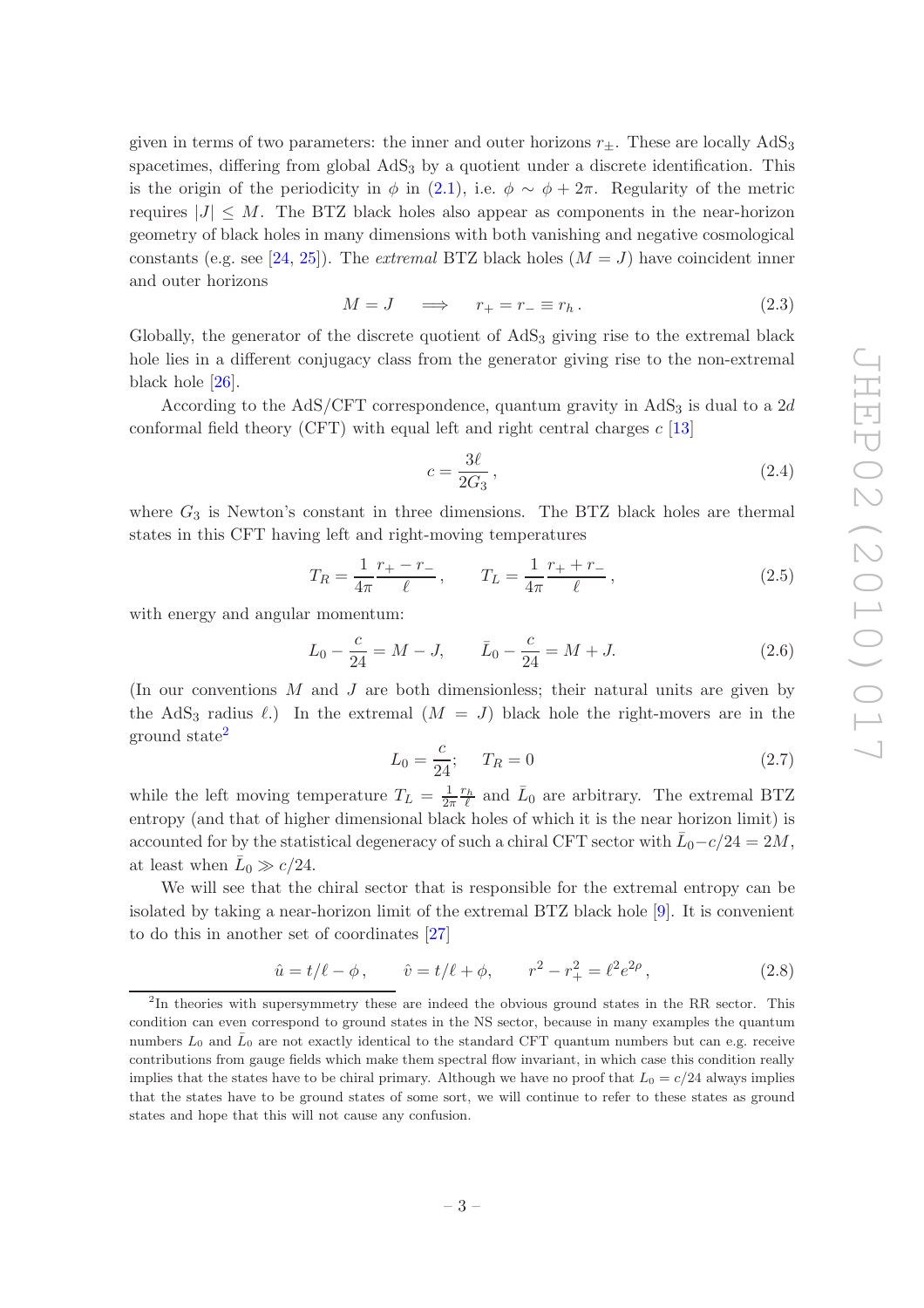in which the metric takes the form[3](#page-5-0)

<span id="page-5-2"></span>
$$
ds^{2} = r_{+}^{2} d\hat{u}^{2} + \ell^{2} d\rho^{2} - \ell^{2} e^{2\rho} d\hat{u} d\hat{v} . \qquad (2.10)
$$

The variables  $\hat{u}$ ,  $\hat{v}$  have a periodicity

<span id="page-5-3"></span>
$$
\{\hat{u}, \hat{v}\} \sim \{\hat{u} - 2\pi, \hat{v} + 2\pi\}.
$$
\n(2.11)

On the cylindrical boundary of AdS<sub>3</sub> ( $\rho \rightarrow \infty$ ), dû and dv̂ become null directions. Thus the two chiral Virasoro algebras of the dual conformal field theory are associated to asymptotic reparameterizations  $\hat{u} \to f(\hat{u})$  and  $\hat{v} \to g(\hat{v})$ .

Since the horizon is located at  $\rho \to -\infty$ , we take the near horizon limit

<span id="page-5-6"></span>
$$
\rho = \rho_0 + r, \quad u = \hat{u} \frac{r_+}{\ell}, \quad v = \frac{e^{2\rho_0 \ell}}{r_+} \hat{v}, \quad \{u, v\} \sim \left\{ u - 2\pi \frac{r_+}{\ell}, v + 2\pi \frac{\ell}{r_+} e^{2\rho_0} \right\} \quad (\rho_0 \to -\infty)
$$
\n(2.12)

while keeping r, u, v and  $r_{+}$  fixed.<sup>[4](#page-5-1)</sup> (See [\[9](#page-18-3)] for the first discussion of this limit.) The resulting metric, which describes the geometry in the vicinity of the extremal horizon,

<span id="page-5-4"></span>
$$
ds^{2} = \ell^{2}(du^{2} + dr^{2} - e^{2r} du dv)
$$
\n(2.13)

is identical in form to [\(2.10\)](#page-5-2) but there is a crucial difference. In the  $\rho_0 \to -\infty$  limit, the identification [\(2.11\)](#page-5-3) becomes

$$
\{u, v\} \sim \left\{u - 2\pi \frac{r_+}{\ell}, v\right\}.
$$
\n
$$
(2.14)
$$

Thus, the boundary of [\(2.13\)](#page-5-4)  $(r \to \infty)$  is a "null cylinder" — it has a metric conformal to dudv, the standard lightcone metric on a cylinder, but has a compact *null* direction (u). The periodicity of  $u$  encodes the temperature of the left-moving thermal state that gave the original extremal BTZ black hole its statistical degeneracy.

Rewriting the radial coordinate as  $y = e^{2r}$  gives

<span id="page-5-5"></span>
$$
ds^{2} = \frac{\ell^{2}}{4} \left( -y^{2} dv^{2} + \frac{dy^{2}}{y^{2}} \right) + \ell^{2} \left( du - \frac{1}{2} y dv \right)^{2}.
$$
 (2.15)

This is an  $S^1$  fibration over  $AdS_2$  which arises as a discrete identification of  $AdS_3$ . The generator of this discrete group sits inside the  $SL(2,\mathbb{R})_L$  subgroup of the initial  $SL(2,\mathbb{R})_L\times$  $SL(2,\mathbb{R})_R$  isometry group of AdS<sub>3</sub> [\[9](#page-18-3), [10](#page-18-4)]. To be precise, the parametrization of  $SL(2,\mathbb{R})$ (i.e.  $AdS_3$ ) that is relevant for the metric  $(2.15)$  is

$$
\mathcal{G} = \begin{pmatrix} 1 & 0 \\ \frac{v}{2} & 1 \end{pmatrix} \begin{pmatrix} \sqrt{y} & \sqrt{y} \\ \frac{-1}{2\sqrt{y}} & \frac{1}{2\sqrt{y}} \end{pmatrix} \begin{pmatrix} e^u & 0 \\ 0 & e^{-u} \end{pmatrix},
$$
\n(2.16)

<span id="page-5-0"></span><sup>3</sup>For later use note that a generic BTZ metric in the  $\hat{u}, \hat{v}, \rho$  coordinate system takes the form [\[27](#page-19-12)]

<span id="page-5-7"></span>
$$
ds^{2} = \ell^{2} \left[ L^{+} d\hat{u}^{2} + L^{-} d\hat{v}^{2} + d\rho^{2} - (e^{2\rho} + L^{+} L^{-} e^{-2\rho}) d\hat{u} d\hat{v} \right] . \tag{2.9}
$$

where  $L^{\pm} = \frac{1}{4\ell^2} (r_+ \pm r_-)^2$ . Recalling [\(2.5\)](#page-4-1),  $L^+ = (2\pi T_L)^2$ ,  $L^- = (2\pi T_R)^2$ .

<span id="page-5-1"></span><sup>&</sup>lt;sup>4</sup>Despite the resemblance of the limit  $(2.12)$  and the coordinate changes one makes in taking the Penrose limit, [\(2.12\)](#page-5-6) is not a Penrose limit, as the geometry we obtain after the limit is not a plane-wave.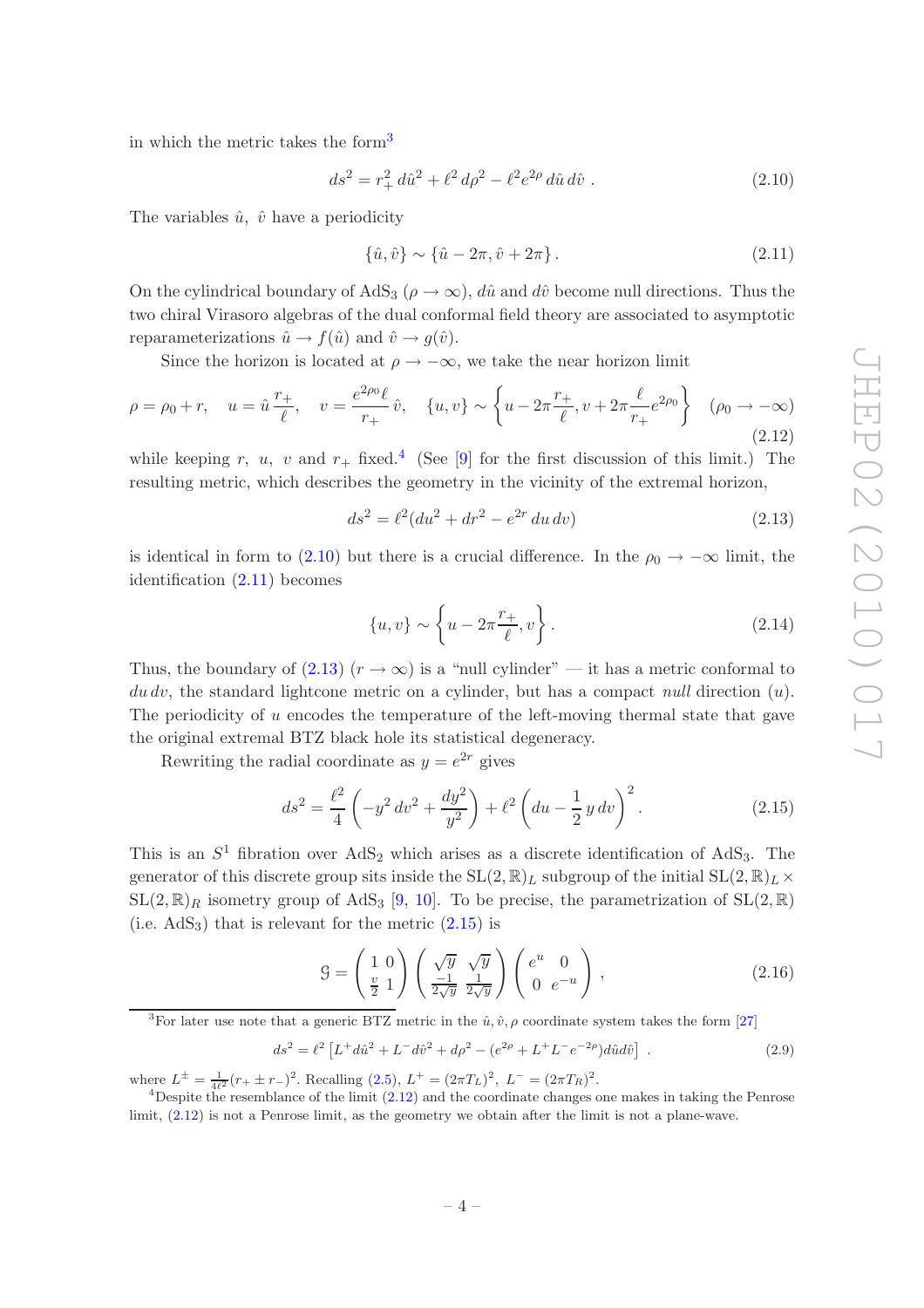in terms of which the metric  $(2.15)$  is

$$
ds^{2} = \frac{\ell^{2}}{2} \text{tr}(g^{-1} dG)^{2}
$$
 (2.17)

Under  $u \to u - 2\pi r_+/\ell$ ,  $\mathcal G$  is identified by the right action of

$$
\begin{pmatrix} e^{-2\pi r_+/\ell} & 0\\ 0 & e^{2\pi r_+/\ell} \end{pmatrix} .
$$
 (2.18)

The isometry group is  $SL(2,\mathbb{R})_R\times U(1)_L$ , the first factor corresponding to the isometries of the  $AdS_2$  base.<sup>[5](#page-6-0)</sup> On the boundary of the spacetime these isometries act to reparameterize the non-compact coordinate v. In fact, this geometry is precisely the *self-dual orbifold* of Coussaert and Henneaux [\[12\]](#page-18-6). The present coordinate system covers only part of the global spacetime described in [\[10,](#page-18-4) [12](#page-18-6)].

Since  $(2.13)$  is asymptotically locally  $AdS_3$ , we expect the dual field theory to still be a two dimensional conformal field theory, but defined on a boundary null cylinder. To understand what that means, we can follow [\[10](#page-18-4)] and regulate the CFT by cutting off the self-dual orbifold at a fixed, large radius. Following the usual AdS/CFT reasoning, this implements a UV cutoff in the field theory. We will remove the cutoff by sending  $r \to \infty$ . At any fixed  $r$ , the metric  $(2.13)$  is conformal to

<span id="page-6-1"></span>
$$
ds^2 = du^2 - e^{2r} \, du \, dv \tag{2.19}
$$

Now consider a standard cylinder with its usual Cartesian metric  $ds^2 = -dt_0^2 + d\phi_0^2$  and  $\{\phi_0, t_0\} \sim \{\phi_0 - \beta, t_0\}$ . We will use coordinates

<span id="page-6-2"></span>
$$
u_1 = t_0 - \phi_0 \quad ; \quad t_1 = 2t_0 \quad \implies \quad ds^2 = du_1^2 - du_1 \, dt_1 \quad ; \quad \{u_1, t_1\} \sim \{u_1 + \beta, t_1\} \, . \tag{2.20}
$$

We now boost the cylinder with a rapidity  $2\gamma$   $(\tilde{u}_1 = e^{2\gamma}u_1)$  and then reparameterize the boosted cylinder so that the identification is still occurring at fixed  $t_1$ . The metric then becomes

<span id="page-6-4"></span>
$$
ds^{2} = e^{-4\gamma} \left( d\tilde{u}_{1}^{2} - e^{2\gamma} d\tilde{u}_{1} dt_{1} \right) ; \quad \{\tilde{u}_{1}, t_{1}\} \sim \{\tilde{u}_{1} + \beta e^{2\gamma}, t_{1}\}
$$
 (2.21)

Rescaling the coordinates as  $\tilde{u}_1 \to e^{-2\gamma} \tilde{u}_1$  and  $t_1 \to e^{-2\gamma} t_1$  gives the metric

<span id="page-6-3"></span>
$$
ds^{2} = d\tilde{u}_{1}^{2} - e^{2\gamma} d\tilde{u}_{1} dt_{1} ; \quad \{\tilde{u}_{1}, t_{1}\} \sim \{\tilde{u}_{1} + \beta, t_{1}\}.
$$
 (2.22)

Thus, metrics on fixed r surfaces of the near-horizon BTZ metric  $(2.19)$  are conformal to a boosted cylinder. As  $r \to \infty$  the boost becomes infinite, precisely realizing the procedure defined by Seiberg [\[28](#page-19-13)] for realizing the Discrete Light Cone Quantization (DLCQ) of a field theory. In section [3](#page-7-0) we will show that following the usual kinematics of DLCQ, only one chiral sector of the CFT dual to  $AdS<sub>3</sub>$  will survive at finite energies.

We can also see the latter by directly examining the near-horizon limit  $(2.12)$ . Acting in the CFT dual to AdS3, the near horizon limit of the extremal BTZ black hole focuses

<span id="page-6-0"></span><sup>&</sup>lt;sup>5</sup>Strictly speaking, these  $SL(2, \mathbb{R})$  transformations include U(1) gauge transformations compensating the transformation of the gauge field on  $AdS<sub>2</sub>$ .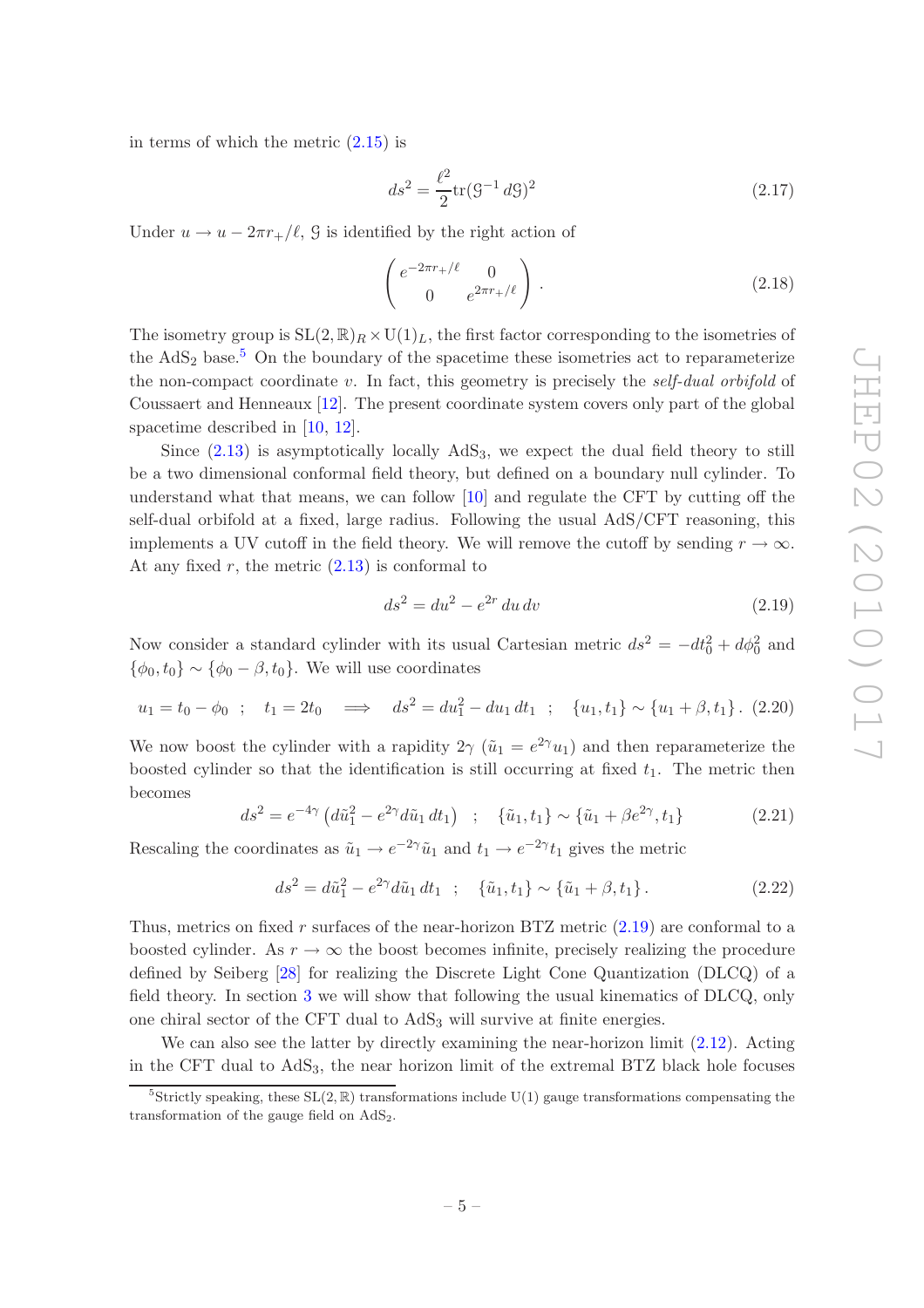in on energies so low that they lie below the black hole mass gap, thus eliminating all nonextremal dynamics [\[9](#page-18-3)] (also see [\[8](#page-18-1)]). This will isolate one chiral sector (the left-movers), since non-extremal, finite energy excitations necessarily involve excitations of the rightmovers also. Explicitly, the infinite rescaling in the coordinate  $\hat{v}$  relates translations as

$$
\partial_v \sim e^{-2\rho_0} \partial_{\hat{v}} \,. \tag{2.23}
$$

Thus, recalling the  $\partial_{\hat{v}}$  is the right-moving Hamiltonian in the CFT dual to AdS<sub>3</sub>, any finiteenergy right-moving excitation, i.e. any excitation  $|s\rangle$  with  $\partial_{\hat{v}}|s\rangle = (L_0 - c/24)|s\rangle \neq 0$ , will be infinitely blue shifted in the Hamiltonian  $\partial_v$  that is well defined in the  $\rho_0 \to -\infty$  limit. In other words, we should only be keeping the states satisfying

<span id="page-7-1"></span>
$$
\partial_{\hat{v}}|s\rangle = (L_0 - c/24)|s\rangle = 0\tag{2.24}
$$

which are the ground states in the right-moving sector.

We can also directly follow how the near-horizon limit  $(2.12)$  acts on the left and right moving Virasoro generators of the CFT dual to AdS<sub>3</sub>. These generators are

<span id="page-7-3"></span>
$$
L_n - \frac{c}{24} \delta_{n,0} = e^{in\hat{v}} \frac{\partial}{\partial \hat{v}}, \qquad \bar{L}_n - \frac{\bar{c}}{24} \delta_{n,0} = e^{in\hat{u}} \frac{\partial}{\partial \hat{u}}.
$$
 (2.25)

As  $\rho_0 \to -\infty$  in the near-horizon limit [\(2.12\)](#page-5-6), it is evident that  $\bar{L}_n$  are essentially unchanged while the  $L_n$  annihilate all the *finite energy* states because of the condition  $(2.24)$ .

## <span id="page-7-0"></span>3 DLCQ of a 2d CFT is a chiral CFT

In the previous section we reviewed how the near-horizon geometry of extremal BTZ is dual to the DLCQ of a 2d CFT. We now examine how such theories are quantized. Consider a 2d CFT on a cylinder

<span id="page-7-2"></span>
$$
ds^{2} = -dt^{2} + d\phi^{2} = -du'dv'; \quad u' = t - \phi, \ v' = t + \phi \tag{3.1}
$$

where  $\phi$  is a circle with radius R. Here

$$
\{\phi, t\} \sim \{\phi + 2\pi R, t\} \quad ; \quad \{u', v'\} \sim \{u' - 2\pi R, v' + 2\pi R\} \tag{3.2}
$$

Let  $P^{u'}$  and  $P^{v'}$  denote momentum operators in the  $v'$  and  $u'$  directions respectively. Their eigenvalues

$$
P^{v'} = \left(h + n - \frac{c}{24}\right)\frac{1}{R}, \qquad P^{u'} = \left(h - \frac{c}{24}\right)\frac{1}{R}, \qquad n \in \mathbb{Z}
$$
 (3.3)

are given in terms of the quantized momentum n along the  $S<sup>1</sup>$ , the 2d central charge c and an arbitrary value of h with  $h > 0$  and  $h + n > 0$ . These are related to the eigenvalues of the standard operators  $L_0, \bar{L_0}$  used in radial quantization on the plane by  $\bar{L}_0 = h + n$  and  $L_0 = h$ . We will assume that the 2d CFT is non-singular, and therefore that the spectrum is discrete.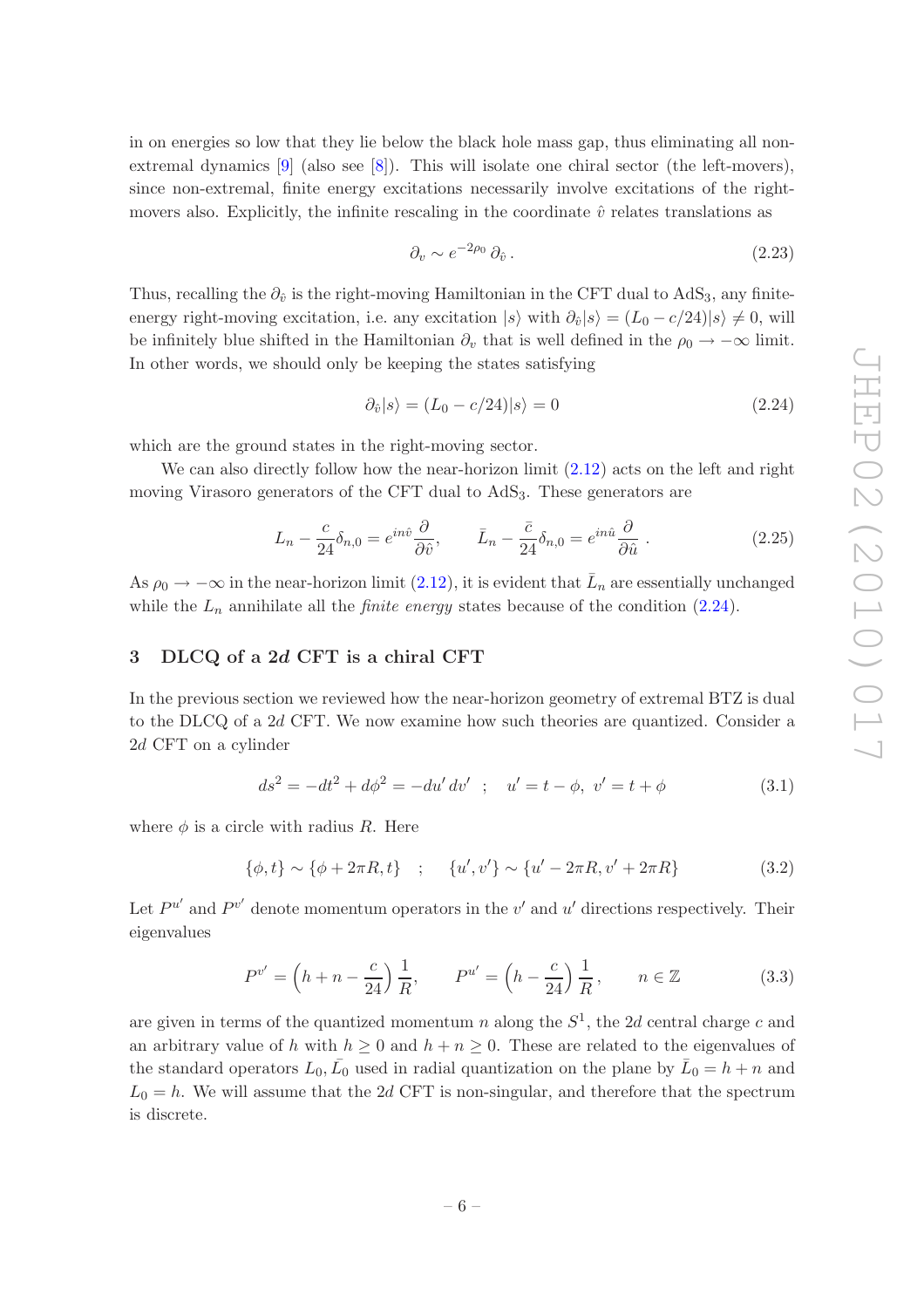Following Seiberg [\[28](#page-19-13)], consider a boost with rapidity  $\gamma$ 

<span id="page-8-3"></span>
$$
u' \to e^{\gamma} u', \qquad v' \to e^{-\gamma} v'. \tag{3.4}
$$

The boost leaves metric  $(3.1)$  invariant.<sup>[6](#page-8-0)</sup> However the identifications are now

$$
\{u',v'\}\sim\{u'-2\pi Re^{\gamma},v'+2\pi Re^{-\gamma}\}.
$$
 (3.5)

We want to match the boundary structure appearing in the boundary of the near horizon geometry with the DLCQ of the starting boundary cylinder. To do so, consider the limit  $\gamma \rightarrow \infty$  with  $Re^{\gamma}$  fixed. This describes a null cylinder geometry with metric  $ds^2 =$  $-du'dv'$  and u' a compact null direction. The same infinite boost was presented in different coordinates in [\(2.20\)](#page-6-2)–[\(2.22\)](#page-6-3). However, notice that since  $v' \to e^{-\gamma}v' = e^{-\gamma}(t + \phi)$  and  $0 \leq \phi \leq 2\pi R$ , as  $\gamma \to \infty$  any finite changes in v' come from changes in t. Thus, in the limit,  $dv' \propto dt$  and  $ds^2 = -du'dv' \approx -e^{-\gamma}du'dt$  which is conformal to the dominant piece of the metric in [\(2.22\)](#page-6-3).

More explicitly, the periodicities of the boundary coordinates under the limit  $\gamma \to \infty$ with  $R_-\equiv Re^{\gamma}$  fixed are

<span id="page-8-1"></span>
$$
\begin{pmatrix} \phi \\ t \end{pmatrix} \sim \begin{pmatrix} \phi \\ t \end{pmatrix} + \begin{pmatrix} 2\pi R \\ 0 \end{pmatrix} - \text{infinite boost} \rightarrow \begin{pmatrix} u' \\ v' \end{pmatrix} \sim \begin{pmatrix} u' \\ v' \end{pmatrix} + \begin{pmatrix} 2\pi R_- \\ 2\pi R_- e^{-2\gamma} \end{pmatrix} \tag{3.6}
$$

We can now identify  $\{u', v'\}$  with the lightcone boundary coordinates of AdS<sub>3</sub> in  $(2.12)$ via  $u' = u(\ell/r_+)R_-$  and  $v' = v(r_+/\ell)R_-$ . Then, comparing [\(2.12\)](#page-5-6) and [\(3.6\)](#page-8-1), it is evident that the action of the near horizon limit on  $u, v$  precisely reproduces the identifications induced by the infinite boost in DLCQ. Thus, from this perspective also, the dual to the near-horizon geometry of the extremal BTZ black hole should be the DLCQ of the 1+1 dimensional CFT dual to  $AdS<sub>3</sub>$ .

Because of the kinematics of the DLCQ boosts,

<span id="page-8-2"></span>
$$
P^{v'} = \left(h + n - \frac{c}{24}\right) \frac{e^{-\gamma}}{R}, \qquad P^{u'} = \left(h - \frac{c}{24}\right) \frac{e^{\gamma}}{R}.
$$
 (3.7)

Keeping  $P^{u'}$  (momentum along v') finite in the  $\gamma \to \infty$  limit requires  $h = c/24$ . This leads to

$$
P^{v'} = n \cdot \frac{e^{-\gamma}}{R} = \frac{n}{R_{-}} \tag{3.8}
$$

Thus the DLCQ limit [\(3.7\)](#page-8-2) freezes the right moving sector. Equivalently, it generates an infinite energy gap in this sector, while the gap in the left-moving sector (whose energy is measured by  $P^{v'}$ ) is kept finite. All physical finite energy states in this limit only carry momentum along the compact null direction  $u'$ . Therefore, the DLCQ  $\gamma \to \infty$  limit defines a Hilbert space H

$$
\mathcal{H} = \{|\text{anything}\rangle_L \otimes |c/24\rangle_R\}.
$$
\n(3.9)

<span id="page-8-0"></span> ${}^{6}$ In our previous analysis the cylinder in coordinates [\(2.20\)](#page-6-2) was boosted but also reparameterized — this is why the metric transformed to [\(2.21\)](#page-6-4).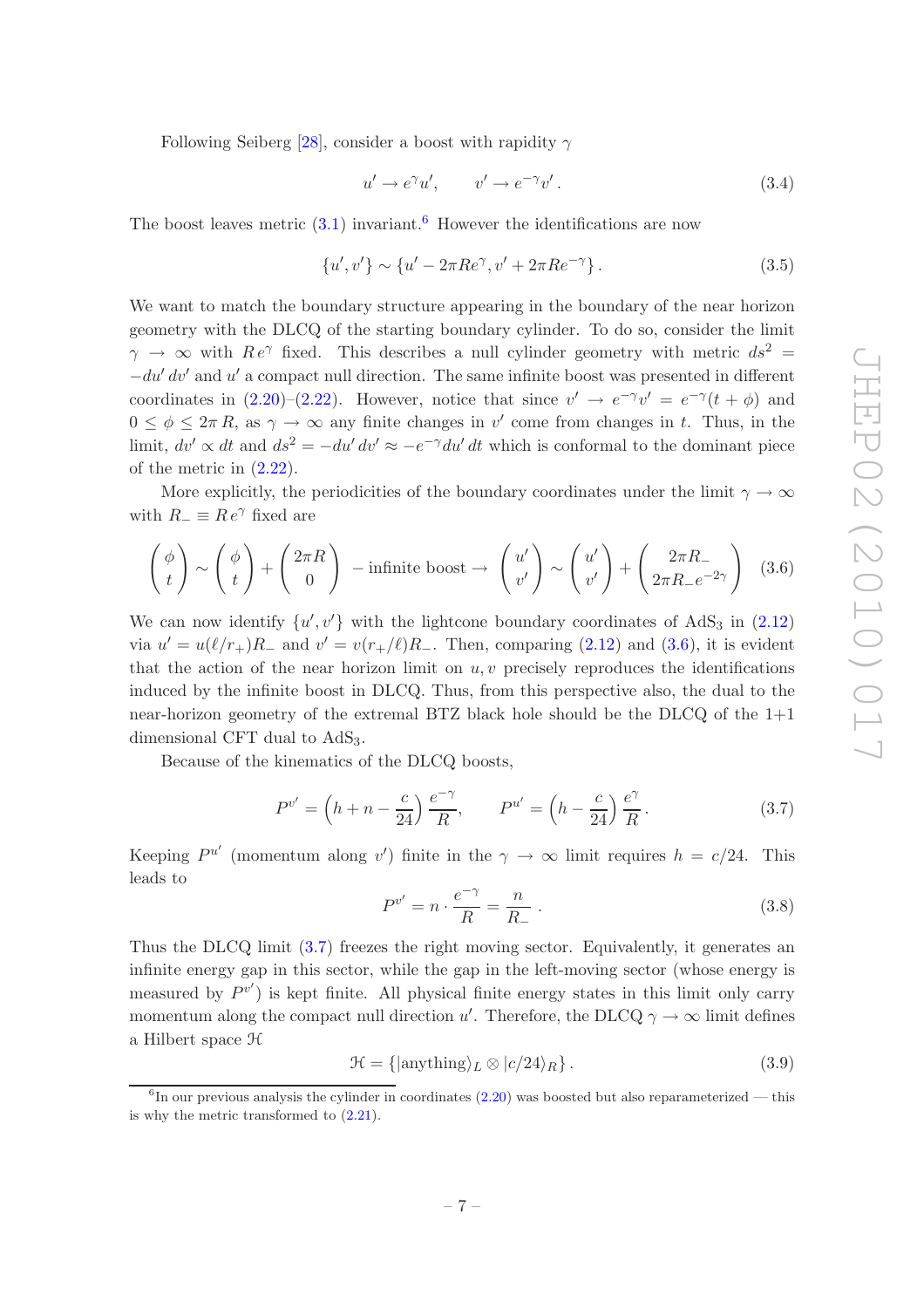It is worth noting that the extremal D1-D5-p black hole (whose near horizon limit is the BTZ black hole) is precisely dual to states of this form with the right movers in the RR ground state, and the left movers in a highly excited state the statistical degeneracy of which explains the black hole entropy [\[29](#page-19-14)].

Since the spectrum of the DLCQ theory is chiral we might wonder what remains in this limit of the Virasoro algebra of the CFT we started with. Denoting the right moving Virasoro generators by  $L_m$ , all states  $L_m | c/24 \rangle$  ( $m < 0$ ) have infinite energy in the DLCQ limit, since their action always changes the right-moving energy. Explicitly, consider the generators

$$
L_q \sim e^{iqv'} \frac{\partial}{\partial v'}, \qquad \bar{L}_p \sim e^{ipu'} \frac{\partial}{\partial u'}, \qquad (3.10)
$$

with  $L_0 - c/24$ ,  $\bar{L}_0 - c/24$  being generators of translations along v' and u' respectively. After the boost  $(3.4)$  the quantization conditions for  $p, q$  become:

$$
q = \frac{k}{Re^{-\gamma}} = \frac{k}{R_{-}} e^{2\gamma}, \qquad p = m \cdot \frac{1}{Re^{\gamma}} = \frac{m}{R_{-}}, \qquad k, m \in \mathbb{Z}.
$$
 (3.11)

Thus, there is a single copy of the Virasoro algebra, generated by  $\bar{L}_p$ , which survives the limit. This is acting on the left movers, as expected from the spectrum defining the Hilbert space of the theory. Notice the generators of this algebra are acting on the compact direction of the DLCQ null cylinder.

Summary. The DLCQ of a non-singular 2d CFT freezes the right moving sector to its ground states  $|c/24\rangle$  while keeping the full left moving sector. Hence, the DLCQ limit gives a chiral 2d CFT with the same central charge as the original one. Applied to the BTZ black hole (section [2\)](#page-3-0), we learn that the near-horizon geometry of extremal BTZ is dual to one chiral sector of the 2d CFT with central charge  $c = 3\ell/2G_3$  that is dual to AdS<sub>3</sub> gravity. The surviving chiral sector is in the state in which it was placed to realize the dual to an extremal black hole, namely a thermal state at a temperature  $T_L = T_{DLCQ} = R_{-}/(2\pi)$ , corresponding to the left-moving thermal state  $| c/24 \rangle \otimes | T = R_-/2\pi \rangle$  in the Hilbert space of the CFT dual to AdS3.

# <span id="page-9-0"></span>4 Asymptotic symmetries and the chiral Virasoro algebra

In the AdS/CFT correspondence, the isometries of spacetime manifest themselves as global symmetries of the dual field theory, and physical states are organized in representations of the isometry group. For this reason, various authors [\[10](#page-18-4), [30](#page-19-15), [31\]](#page-19-16) have considered how the physical states of fields in the near-horizon BTZ geometry  $(2.13)$  or  $(2.15)$  transform under the  $SL(2,\mathbb{R})\times U(1)$  isometry group. Now recall that the DLCQ analysis of the dual field theory in the previous section showed that the physical states of this theory must live in a chiral CFT. It would have been natural to expect that the  $SL(2,\mathbb{R})$  isometries provide the global part of the associated Virasoro algebra. The surprise is that this is not the case. Specifically, the  $SL(2,\mathbb{R})$  isometries are associated to reparameterizations of the non-compact coordinate  $v$  on the boundary, while the physical states only carry momentum along the compact null direction u on which only the  $U(1)$  part of the isometry group acts.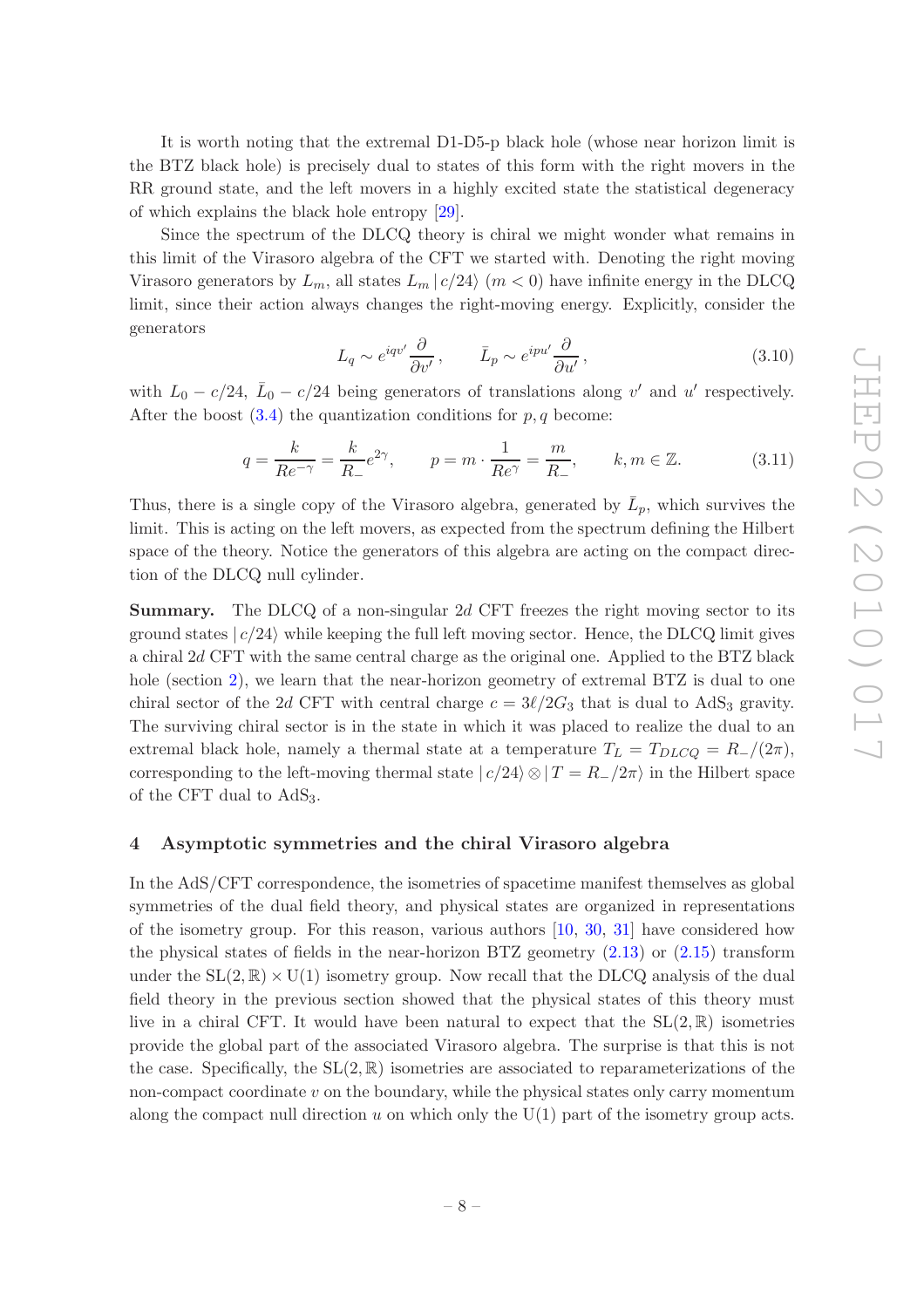Thus, AdS/CFT is telling us that physical states cannot be charged under the  $SL(2,\mathbb{R})$ isometry group associated to the  $AdS_2$  base in  $(2.15)$ .

Why would a consistent quantum theory of gravity around the near-horizon BTZ background  $(2.15)$  require the absence of excitations in the  $AdS<sub>2</sub>$  base of this geometry? Perhaps because any such fluctuations would cause the space to "fragment" leading to the appearance of multiple boundaries to the spacetime [\[16](#page-19-2)]. In the next section we will compactify  $(2.15)$  and examine its stability to excitations in the  $AdS<sub>2</sub>$  base. Below we will simply accept the lesson from the analysis of the dual DLCQ field theory and implement boundary conditions for the spacetime that preserve only the predicted spectrum.

Boundary conditions. To this end, we will follow the asymptotic symmetry group analysis of Brown and Henneaux [\[13\]](#page-18-8) by identifying the boundary conditions for "allowed" metric fluctuations close to the spacetime boundary. First recall the Brown-Henneaux boundary conditions for AdS<sub>3</sub>. In the  $\hat{u}, \hat{v}, r$  coordinates [\[27](#page-19-12)], where the background AdS<sub>3</sub> metric takes the form  $ds^2 = \ell^2 \left(\frac{dr^2}{r^2}\right)$  $\frac{dr^2}{r^2} - 2r^2 d\hat{u}d\hat{v}$  these boundary conditions at large r are [\[13\]](#page-18-8)

$$
\delta g_{\hat{u}\hat{u}} \sim \delta g_{\hat{v}\hat{v}} \sim \delta g_{\hat{u}\hat{v}} \sim \mathcal{O}(1), \qquad \delta g_{rr} \sim \mathcal{O}\left(\frac{1}{r^4}\right), \quad \delta g_{r\hat{u}} \sim \delta g_{r\hat{v}} \sim \mathcal{O}\left(\frac{1}{r^3}\right). \tag{4.1}
$$

Order one fluctuations in  $\delta g_{\hat{u}\hat{u}}$ ,  $\delta g_{\hat{v}\hat{v}}$  correspond to normalizable modes in the dual 2d CFT and these may be chosen arbitrarily. For example, writing a generic BTZ black hole in the  $\hat{u}, \hat{v}$  coordinates, the constant parts of  $g_{\hat{u}\hat{u}}$  and  $g_{\hat{v}\hat{v}}$  determine the ADM mass and angular momentum of the black hole [\(2.9\)](#page-5-7). Thus, order  $\mathcal{O}(1)$  fluctuations in  $\delta g_{\hat{u}\hat{u}}, \delta g_{\hat{v}\hat{v}}$  correspond to changing the mass and angular momentum in the dual 2d CFT. A general deformation of  $\delta g_{\hat{u}\hat{u}}$ ,  $\delta g_{\hat{v}\hat{v}}$  would be non-extremal and would thus excite both chiral sectors of the dual CFT. By contrast, we want to restrict to extremal excitations. Recalling the form of BTZ metric [\(2.9\)](#page-5-7), one may easily observe that imposing the extremality condition  $L_0 = c/24$ requires a more stringent boundary condition on the variations in  $g_{\hat{v}\hat{v}}$ . The arguments of section [2](#page-3-0) and [3](#page-7-0) for taking the DLCQ limit and in particular [\(3.7\)](#page-8-2) then suggest that we should replace the boundary condition on  $g_{\hat{v}\hat{v}}$  by

$$
\delta g_{\hat{v}\hat{v}} \sim \mathcal{O}\left(\frac{1}{r^2}\right). \tag{4.2}
$$

The remainder of the Brown-Henneaux boundary conditions in [\(4.1\)](#page-11-1) can be kept intact. Further analysis shows that these are forming a set of consistent boundary conditions. In fact this set is equivalent to choosing a subset of  $(4.1)$  that preserve the null nature of the non-compact coordinate  $v$  (up to transformations which are trivial at large  $r$ ).

Asymptotic Symmetry Group. The asymptotic symmetry group (ASG) of a spacetime is the set of symmetry transformations (diffeomorphisms) which preserve the boundary conditions modulo the set of diffeomorphisms the generators of which vanish (reduce to a boundary integral) after implementation of the boundary conditions. Equipped with the above boundary conditions we can compute the ASG for the case of the near horizon extremal BTZ or the self-dual orbifold of AdS<sub>3</sub>. We seek diffeomorphisms (vector fields  $\zeta$ ) whose action on the metric (Lie derivative  $\mathcal{L}_{\zeta}g$ ) generates metric fluctuations compatible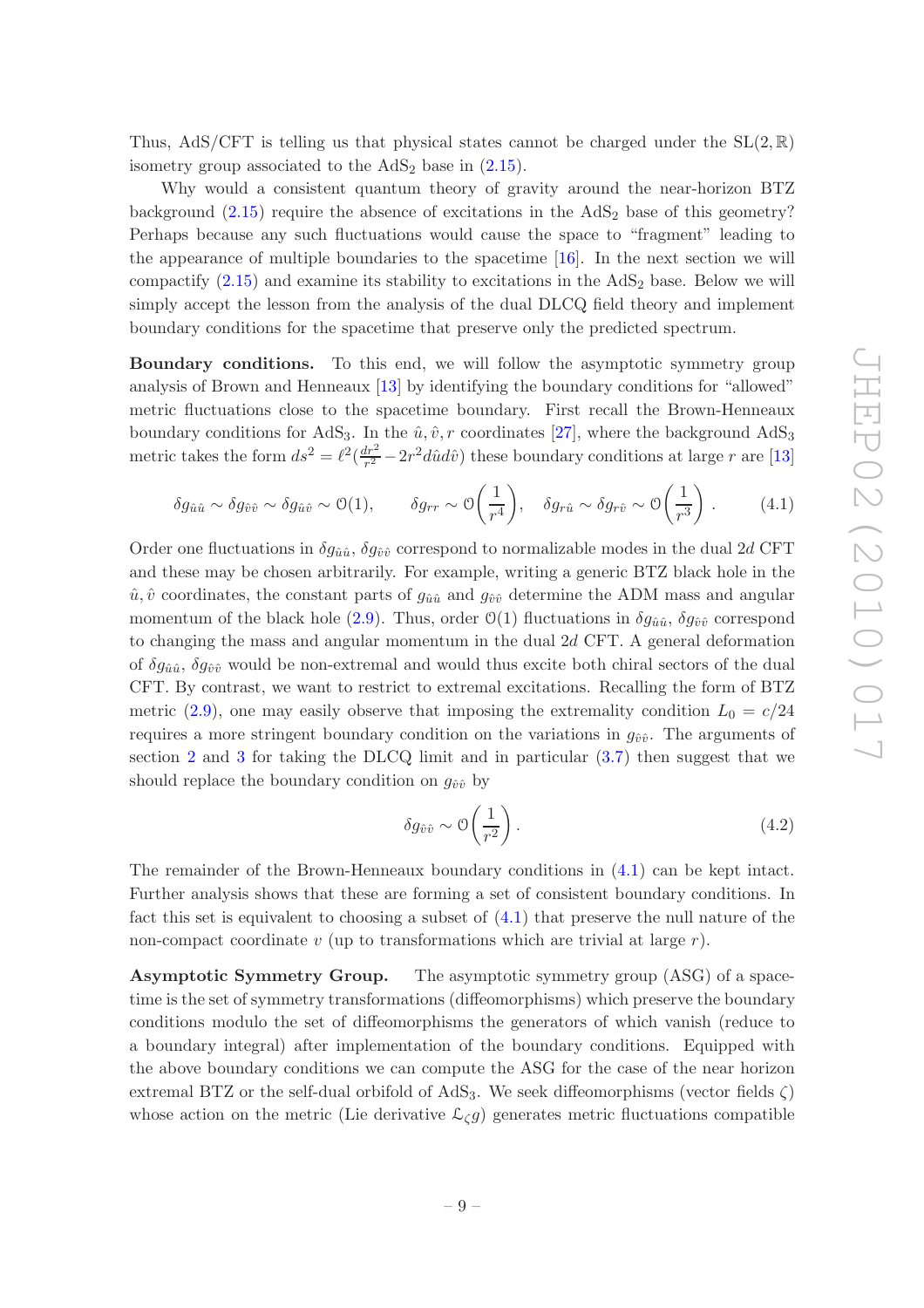with the above boundary conditions. More mathematically, if  $g_{\alpha\beta} = g_{\alpha\beta}^0 + \delta g_{\alpha\beta}$ , where  $g_{\alpha\beta}^0$ stands for the asymptotic metric, then one is looking for vector fields  $\zeta$  satisfying

<span id="page-11-2"></span><span id="page-11-1"></span>
$$
\left(\mathcal{L}_{\zeta}g\right)_{\alpha\beta} \sim \delta g_{\alpha\beta} \,,\tag{4.3}
$$

where the symbol  $\sim$  stands for same order of magnitude in the large r expansion sense.

Since our boundary conditions are closely related but more restrictive than those of Brown-Henneaux [\[13](#page-18-8)], we can use their explicit analysis of the generators of the asymptotic symmetry group and simply impose the additional constraint on  $\delta g_{vv}$  [\(4.2\)](#page-11-2) on them. The allowed diffeomorphisms are

<span id="page-11-3"></span>
$$
\zeta^{u} = 2f(u) + \frac{1}{2r^{2}}g''(v) + \mathcal{O}(r^{-4})
$$
\n(4.4a)

$$
\zeta^v = 2g(v) + \frac{1}{2r^2}f''(u) + \mathcal{O}(r^{-4}),\tag{4.4b}
$$

$$
\zeta^{r} = -r(f'(u) + g'(v)) + \mathcal{O}(r^{-1})
$$
\n(4.4c)

<span id="page-11-4"></span>
$$
g'''(v) = 0 \quad \Longrightarrow \quad g = A + B v + C v^2 \tag{4.5}
$$

Here, the connection to the Brown-Henneaux diffeomorphisms is made explicit: the diffeomorphisms generated by  $\zeta = \zeta^{\alpha} \partial_{\alpha}$  of [\(4.4\)](#page-11-3) are exactly those of Brown-Henneaux [\[13](#page-18-8)] and the constraint  $\delta g_{vv} = \mathcal{O}(\frac{1}{r^2})$  $(\frac{1}{r^2})$  is implemented by [\(4.5\)](#page-11-4). One set of allowed diffeomorphisms is specified by a periodic function  $f(u) = f(u + 2\pi)$ . The analysis of generators of these diffeomorphisms follows directly from those of Brown and Henneaux and they lead to a *chiral Virasoro algebra* at central charge  $c = 3\ell/2G_3$  [\(2.4\)](#page-4-2).<sup>[7](#page-11-5)</sup> The remaining three parameter family of diffeomorphisms in  $(4.5)$  describes the  $SL(2, \mathbb{R})$  isometries of the self-dual orbifold.

The isometries of the original extremal black holes were just a  $U(1) \times U(1)$ . In that case a Brown-Henneaux analysis with the extremal constraint would have also yielded [\(4.4\)](#page-11-3) with the constraint  $g''' = 0$ . However, in the original geometry g has to be a periodic function which restricts the solutions to the constraint to  $q = A$  only. The process of taking the near horizon limit led to an identification in  $u$  alone, and thus,  $q$  need not be periodic, allowing the three parameter solution above. The isometry generators that appear in this way, are not simply related to the  $SL(2,\mathbb{R})$  generated by  $L_0, L_{\pm 1}$  [\(2.25\)](#page-7-3).

# <span id="page-11-0"></span> $5$   $AdS<sub>2</sub>$  quantum gravity and dual chiral CFTs

Consider the two-dimensional Einstein-Maxwell-Dilaton theory with a negative cosmological constant:

<span id="page-11-7"></span>
$$
S = \frac{\ell}{8G_3} \int d^2x \sqrt{-g} \left[ e^{\psi} \left( R + \frac{2}{\ell^2} \right) - \frac{\ell^2}{4} e^{3\psi} F_{\mu\nu} F^{\mu\nu} \right] \tag{5.1}
$$

where  $F_{\mu\nu}$  is the  $U(1)$  field strength. This action has an AdS<sub>2</sub> solution with curvature  $R=-\frac{8}{\ell^2}$  $\frac{8}{\ell^2}$ , constant  $\psi$  and constant electric flux:

$$
ds^{2} = -\frac{\ell^{2}}{r^{2}}(-dt^{2} + dr^{2}), \qquad F_{tr} = \frac{2Q}{r^{2}}, \qquad e^{-\psi} = Q.
$$
 (5.2)

<span id="page-11-6"></span><span id="page-11-5"></span><sup>&</sup>lt;sup>7</sup>Our analysis here suggests that the Left and Right CFT's introduced in  $[32]$  may be identical. This point deserves further investigation.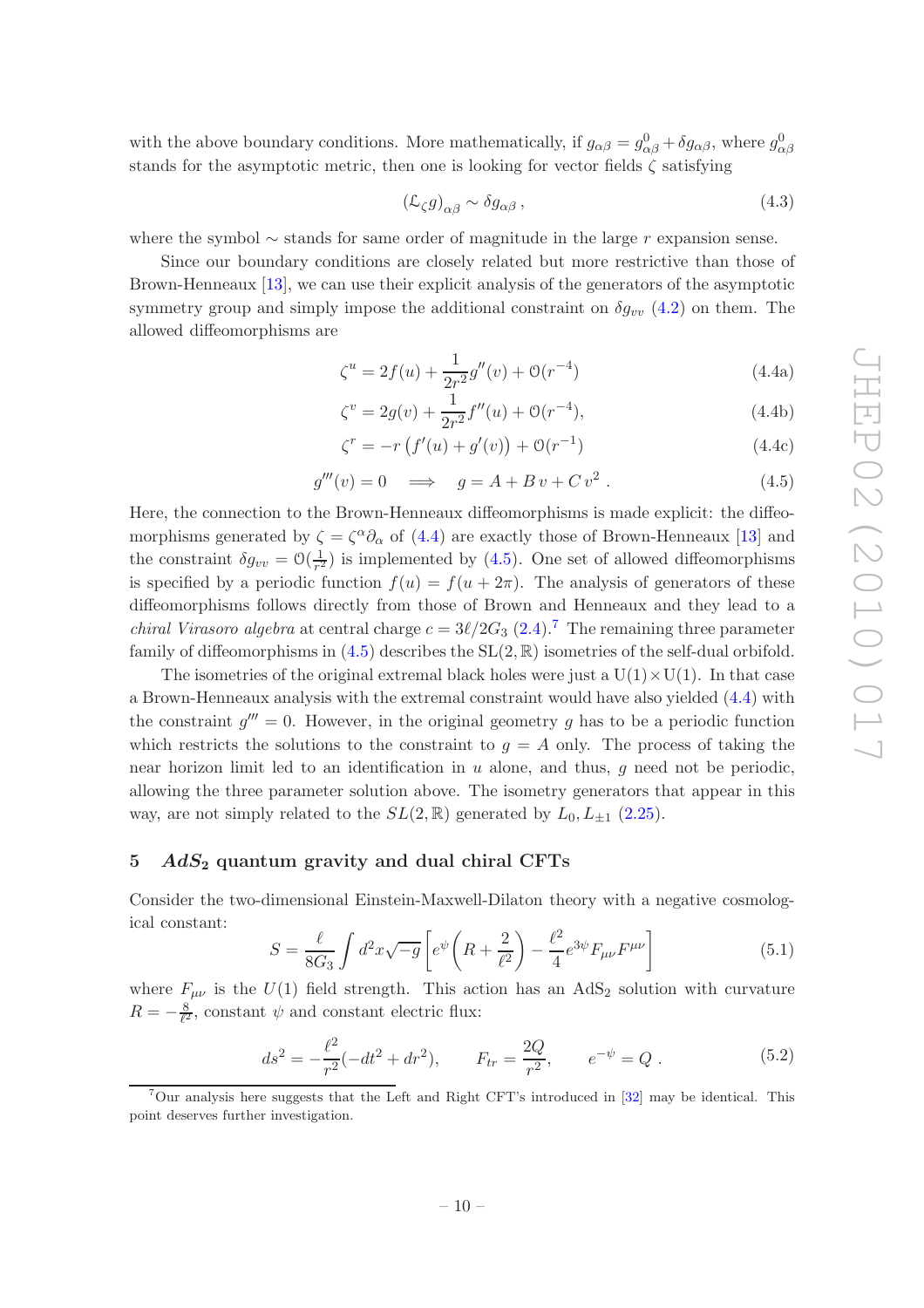This action may be obtained from the dimensional reduction of the 3d Einstein-Hilbert action with 3d Newton constant  $G_3$  and cosmological constant  $-1/\ell^2$  via restriction to the massless sector of the Kaluza-Klein tower.[8](#page-12-0) Likewise the reduction of the near-horizon BTZ geometry [\(2.15\)](#page-5-5) to two dimensions is precisely [\(5.2\)](#page-11-6). The radius of the extremal BTZ horizon becomes  $lQ$ . The action  $(5.1)$  has another two parameter family of solutions in which  $\psi$  is not a constant [\[9\]](#page-18-3) — these lift to generic BTZ black holes.

Because of this connection between two and three dimensions, we expect that quantum gravity around the background [\(5.2\)](#page-11-6) is dual to a subsector of the DLCQ chiral CFT that is developed in section [2](#page-3-0) and [3,](#page-7-0) and is only fully consistent when embedded in string theory with all the resulting additional degrees of freedom. The electric field strength Q is related to the DLCQ compactification scale  $R_-\,$  in [\(3.6\)](#page-8-1) while the central charge is related to the 2d Newton constant:  $c = 3\ell/(2G_3) = 3/(4\pi G_2)$ .

Quantum gravity in the  $AdS_2$  background  $(5.2)$  was explored in [\[30](#page-19-15)] from the perspective of the spacetime conformal field theory, and in [\[31](#page-19-16)] from the perspective of the boundary stress tensor. Both of the papers consider spectra including states charged under the  $SL(2,\mathbb{R})$  isometry group of  $AdS_2$ , and analyze a Virasoro algebra which includes this  $SL(2,\mathbb{R})$ . However, as shown in previous sections, a consistent quantum theory of gravity in this background should not have any states charged under the isometry group. The reason for this is that excitations supported in AdS<sub>2</sub> back-react strongly and can modify the asymptotic structure of the spacetime [\[16](#page-19-2)].

To see this, let us write the two dimensional metric in a gauge in which the metric is conformally flat

$$
ds^2 = e^{2\phi(\sigma^+,\sigma^-)} d\sigma^+ d\sigma^- , \quad 0 \le \sigma^{\pm} \le \pi , \tag{5.3}
$$

and consider the variation of the action [\(5.1\)](#page-11-7) with respect to the 2d metric. We find

<span id="page-12-1"></span>
$$
\nabla_{+}\nabla_{+}e^{\psi} = 8\pi G_{2}T_{++} \tag{5.4}
$$

and similarly for the  $-$  component. If we regard  $(5.1)$  as arising from compactification of a three dimensional theory, besides the contributions from  $\psi$  and the gauge field, we can also include all contributions of massive Kaluza-Klein modes in  $T_{++}$ . We may now follow the discussion in section 2.2 of  $[16]$  (see eqs.  $(2.16)$ ) and  $(2.17)$  there). Integrating  $(5.4)$ against  $e^{-2\phi}d\sigma^+$ , we obtain

$$
e^{-2\phi}\partial_{+}e^{\psi}|_{\sigma^{+}=0} - e^{-2\phi}\partial_{+}e^{\psi}|_{\sigma^{+}=\pi} = -8\pi G_{2} \int d\sigma^{+}e^{-2\phi}T_{++}
$$
(5.5)

and similarly for  $T_{-}$ . Assuming a null energy condition  $(T_{++} \geq 0)$ , any state with nonvanishing  $T_{++}$  requires at least one of the two terms on the left hand side of this equation to be non-zero. Since  $e^{-2\phi}$  vanishes quadratically near the boundary of  $AdS_2$ , this implies that  $e^{\psi}$  must diverge at one of the AdS<sub>2</sub> boundaries. This is inconsistent with the constant

<span id="page-12-0"></span><sup>&</sup>lt;sup>8</sup>An analysis of Schwinger pair creation of charged particles in  $AdS_2$  in the presence of a constant electric field was performed in [\[33\]](#page-20-0). A bound between the mass of particle excitations and the background electric field was derived to ensure the stability of these backgrounds. This bound is satisfied in supersymmetric  $AdS_2 \times S^2$  spacetimes and is also saturated for the two dimensional vacuum solution discussed here.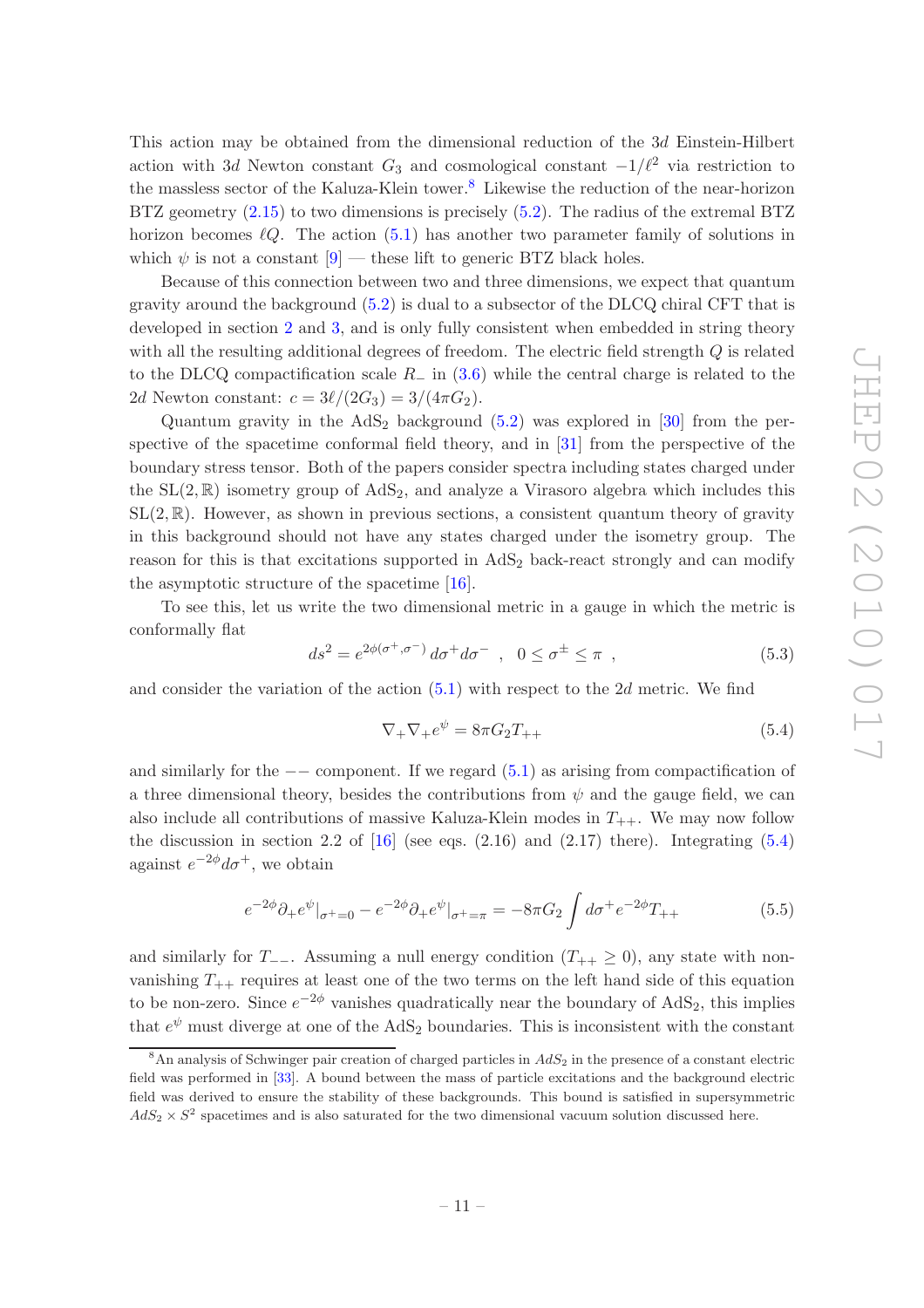value  $e^{-\psi} = Q$  in [\(5.2\)](#page-11-6), which is related from the three dimensional point of view to the compactification radius. This shows that preserving the boundary conditions requires  $T_{++} = 0$  and a similar argument requires  $T_{--} = 0$ . Thus perturbations cannot have any dependence on  $\sigma^+$ ,  $\sigma^-$ , as their back-reaction would destroy the boundary of the geometry. The background geometry  $(5.2)$  has an  $SL(2,\mathbb{R})$  isometry, and if perturbations do not depend on  $\sigma^+$ ,  $\sigma^-$ , then the perturbation cannot break the SL(2, R) symmetry either. In other words, all degrees of freedom transform trivially under  $SL(2,\mathbb{R})$ , in agreement with the analysis in previous section.<sup>[9](#page-13-0)</sup>

This argument used the fact that  $AdS_2$  $AdS_2$  has two disconnected boundaries. In section 2 the analysis of the CFT dual was carried out in coordinates that only intersected a single boundary, but it was shown in [\[10](#page-18-4)] that, globally, the self-dual orbifold geometry has two boundaries, each of which is a null cylinder carrying a DLCQ of a CFT. To see this, transform the coordinates in  $(2.15)$  as

$$
y = \cos \tau \cosh z + \sinh z \quad ; \quad v = \frac{\sin \tau \cosh z}{\cos \tau \cosh z + \sinh z}, \tag{5.6}
$$

so that the self-dual orbifold metric becomes

$$
ds^{2} = \frac{\ell^{2}}{4} \left( -\cosh^{2} z \, d\tau^{2} + dz^{2} \right) + \ell^{2} \left( du + A' \right)^{2}
$$
 (5.7)

where  $A'$  is a gauge field with constant field strength in global  $AdS_2$ . This is the global self-dual orbifold of [\[10](#page-18-4)]. The entire range of v is covered by a finite range of global time  $\tau$ . Thus each patch of the form  $(2.15)$  intersects one boundary of the global spacetime at either  $z = \pm \infty$ .

In view of this, both the near-horizon limit of extremal BTZ [\(2.13\)](#page-5-4) and the 3d uplift of [\(5.2\)](#page-11-6) can be regarded *globally* as dual to *two* DLCQ CFTs, each giving rise to one chiral theory (see [\[8,](#page-18-1) [10](#page-18-4)] for discussion). From this perspective we can presumably view the description of the self-dual orbifold as a thermal state in a single CFT as emerging from tracing over the Hilbert space living in one of the boundaries. This is in analogy with the usual treatment of the eternal BTZ black hole as either an entangled state in two CFTs defined on the two boundaries of the geodesically complete spacetime, or as a thermal state in a single CFT [\[36](#page-20-1)]. The statistical degeneracy of the thermal state in the chiral CFT dual to the spacetime [\(2.15\)](#page-5-5) then measures the area of the familiar Poincare horizon of this coordinate patch (see [\[4](#page-18-9)] for a similar perspective). One difference between BTZ and the self-dual orbifold is that while the BTZ boundaries are causally disconnected, a light ray can travel between the two boundaries of the global self-dual orbifold [\[10\]](#page-18-4). The possible interactions that this seeds between the two boundaries have not been studied.

In this global context there is another piece of evidence that the  $AdS<sub>2</sub>$  base of the selfdual orbifold cannot be consistently excited. It was shown in [\[31](#page-19-16)] that the most general

<span id="page-13-0"></span><sup>&</sup>lt;sup>9</sup>The fact that  $AdS_2$  "fragments" in this way has led to the suggestion [\[16\]](#page-19-2) that the dual of a onedimensional conformal field theory should involve a sum over tree-like geometries with many different asymptotic AdS<sup>2</sup> boundaries. While some partial progress has been made in developing this picture [\[34](#page-20-2), [35\]](#page-20-3), it is still unclear whether this is the right way to think about AdS2, or whether it eventually will lead to connection with the fuzzball proposal, and we will not further pursue this possibility in this paper.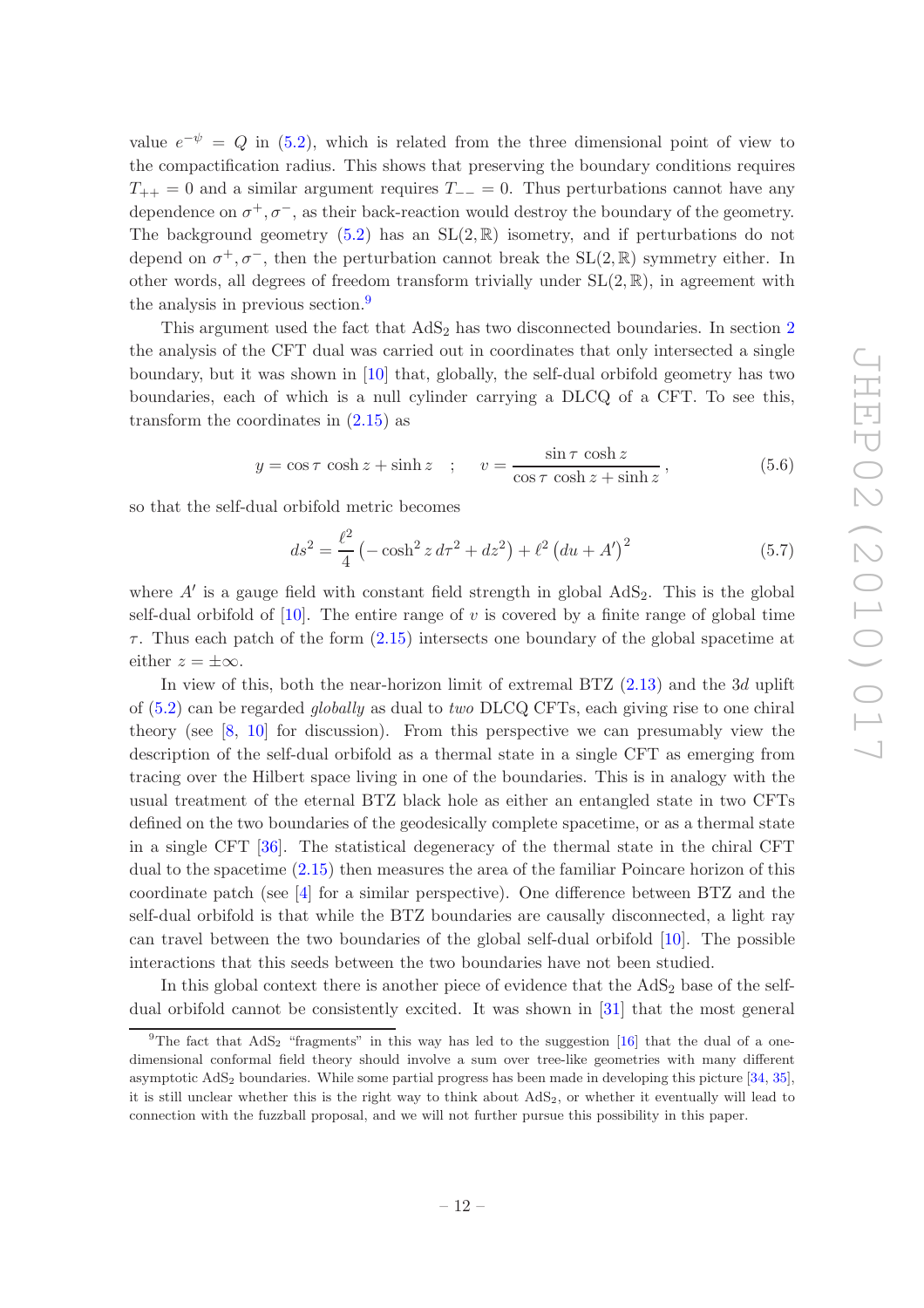solution of the dimensional reduction of 3d gravity with a negative cosmological constant in a particular gauge can be put in the form

$$
g_{\mu\nu}dx^{\mu}dx^{\nu} = d\eta^2 - \frac{1}{4}(h_0(t)e^{2\eta/L} + h_1(t)e^{-2\eta/L})^2dt^2.
$$
 (5.8)

At the boundary  $\eta \to \infty$ , the boundary metric is determined by  $h_0(t)$ . One can choose a coordinate t such that  $h_0 = 1$ . The subleading behavior is determined by  $h_1(t)$ . The diffeomorphisms that preserve this gauge and leave  $h_0$  unchanged were determined by [\[31\]](#page-19-16). However it turns out that while these are normalizable deformations of the boundary at  $\eta \to +\infty$ , they are not normalizable deformations at the other boundary  $\eta \to -\infty$  — i.e. they change  $h_1$ . In fact, there are no deformations at all which both preserve the gauge and are normalizable at both boundaries, except the isometries. This again suggests that it is not possible to deform  $AdS<sub>2</sub>$  without disrupting the spacetime boundary.

### <span id="page-14-0"></span>6 Extremal Kerr black hole and its dual chiral CFT

The extremal 4d Kerr black hole is given by

$$
ds^{2} = -\frac{\Delta}{R^{2}} \left( d\hat{t} - a\sin^{2}\theta d\hat{\phi} \right)^{2} + \frac{\sin^{2}\theta}{R^{2}} \left( (\hat{r}^{2} + a^{2})d\hat{\phi} - ad\hat{t} \right)^{2} + \frac{R^{2}}{\Delta} d\hat{r}^{2} + R^{2}d\theta^{2}, \quad (6.1)
$$

where

$$
R^{2} = \hat{r}^{2} + a^{2} \cos^{2} \theta, \qquad \Delta = (\hat{r} - a)^{2} . \qquad (6.2)
$$

Its ADM mass and angular momentum are function of the horizon size a

$$
M = a, \qquad J = \frac{a^2}{G_4} \tag{6.3}
$$

In the quantum theory,  $J$  is quantized (to half integers) in units of  $\hbar$ . This black hole has zero Hawking temperature and its Bekenstein-Hawking entropy is

<span id="page-14-2"></span>
$$
S_{BH} = \frac{2\pi M^2}{\hbar G_4} = \frac{2\pi}{\hbar} J . \qquad (6.4)
$$

In the near horizon  $\epsilon \to 0$  limit

$$
\hat{r} = a + \epsilon \ r, \quad \hat{t} = \frac{2at}{\epsilon}, \quad \hat{\phi} = \phi + \frac{t}{\epsilon}, \tag{6.5}
$$

while keeping the un-hatted parameters and coordinates fixed, we obtain the near horizon extremal Kerr (NHEK) geometry [\[14,](#page-19-0) [37](#page-20-4)]

<span id="page-14-1"></span>
$$
ds^{2} = 2G_{4}J\,\Omega(\theta)^{2}\left[-r^{2}dt^{2} + \frac{dr^{2}}{r^{2}} + d\theta^{2} + \Lambda(\theta)^{2}\,\left(d\varphi + rdt\right)^{2}\right],\tag{6.6}
$$

where  $\varphi \in [0, 2\pi]$ ,  $0 \le \theta \le \pi$  and

$$
\Omega(\theta)^2 = \frac{1 + \cos^2 \theta}{2}, \qquad \Lambda(\theta) = \frac{2 \sin \theta}{1 + \cos^2 \theta}.
$$
\n(6.7)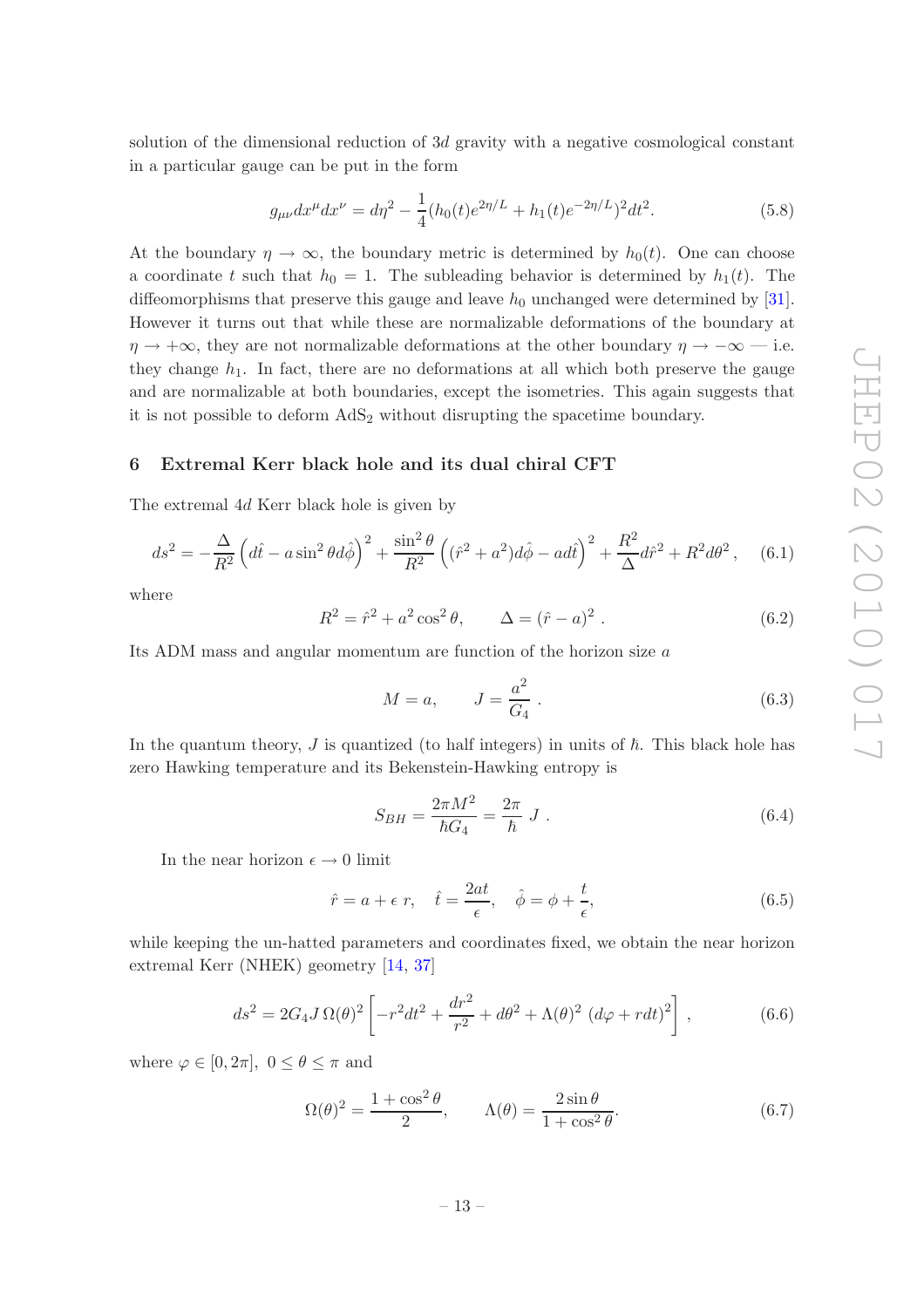This metric at a given  $\theta$  has the form of a warped circle fibration over  $AdS_2$  in which the fiber radius depends on the angle  $\theta$ . If  $\Lambda$  and  $\Omega$  were constants this would be precisely the self-dual orbifold of  $(2.15)$  times a circle. Indeed, as emphasized in [\[14\]](#page-19-0), constant  $\theta$ slices look like squashed self-dual orbifolds. The coordinates in [\(6.6\)](#page-14-1) cover only part of the spacetime, with a boundary at  $r \to \infty$  — globally, like the self-dual orbifold, there are two boundaries. One sees similar squashed geometries with  $AdS_2$  and  $AdS_3$  factors in decoupling limits of near-extremal black holes in anti-de Sitter space [\[17](#page-19-3)[–19](#page-19-4)]. (Also see [\[38](#page-20-5)[–47](#page-20-6)].)

The Kerr black hole is invariant under time and angular  $\phi$  translations. This isometry group is enhanced to  $SL(2,\mathbb{R})\times U(1)$  in the near horizon, just as in the self-dual orbifold. The U(1) is generated by  $\partial_{\varphi}$ , whereas the SL(2, R) acts both on the AdS<sub>2</sub> subspace and along the fiber to preserve the form of  $d\varphi + rdt$  [\[14\]](#page-19-0).

In [\[14](#page-19-0)], the asymptotic symmetry group preserving certain boundary conditions for the fluctuations of the NHEK was calculated. The corresponding diffeomorphisms they found were of the form

$$
\zeta_{\lambda} = \lambda(\varphi)\partial_{\varphi} - r\lambda(\varphi)'\partial_{r}.
$$
\n(6.8)

These generate a chiral Virasoro algebra. In [\[14\]](#page-19-0) it was proposed that this Virasoro algebra should be understood as the symmetry group of a chiral 2d CFT dual to quantum gravity around the near horizon Kerr geometry. The central charge of this chiral CFT was computed to be

<span id="page-15-0"></span>
$$
c_{Ext. \ Kerr} = 12J \tag{6.9}
$$

The NHEK is then associated with a thermal state of the chiral 2d CFT at temperature  $T_{NHEK} = 1/2\pi$ . Upon applying the Cardy formula for the entropy of 2d CFTs, the Bekenstein-Hawking entropy of the extremal Kerr black hole [\(6.4\)](#page-14-2) is reproduced. The consistency of the boundary conditions proposed in [\[14\]](#page-19-0) required the vanishing of the charge of the  $U(1)_{\tau} \in SL(2,\mathbb{R})$ , i.e.

$$
E_R = 0 \tag{6.10}
$$

in the notation used in [\[14](#page-19-0)], for all physical states. Thus, like for the self-dual orbifold, there are no physical excitations of the AdS<sub>2</sub> factor in the geometry. The  $E_R = 0$  condition acts like the restriction to extremality in the BTZ black hole that we studied in section 2.

The analogies between the Kerr-CFT construction [\[14](#page-19-0)] and the analysis of the selfdual orbifold in previous sections suggests that chiral CFT of [\[14\]](#page-19-0) is the DLCQ of an ordinary two dimensional conformal field theory. Ideally, we would like to find a consistent Kaluza-Klein reduction of gravity in the NHEK geometry to the three-dimensional selfdual orbifold. As a first step, we make a connection between the NHEK geometry and 3d gravity with a negative cosmological constant. For the NHEK geometry we consider then the four dimensional metric reduction ansatz:

$$
ds^{2} = L^{2} \Omega^{2} \left[ -\partial_{\sigma} \beta(t, \sigma) \left( -dt^{2} + d\sigma^{2} \right) + d\theta^{2} + \Lambda^{2} \left( d\varphi + \beta(t, \sigma) dt \right)^{2} \right],
$$
 (6.11)

where  $\Omega^2 = (1 + \cos^2 \theta)/2$  and  $\Lambda = 2 \sin \theta/(1 + \cos^2 \theta)$ . The equation of motion derived for β using this ansatz and the four dimensional Einstein equation *without* a cosmological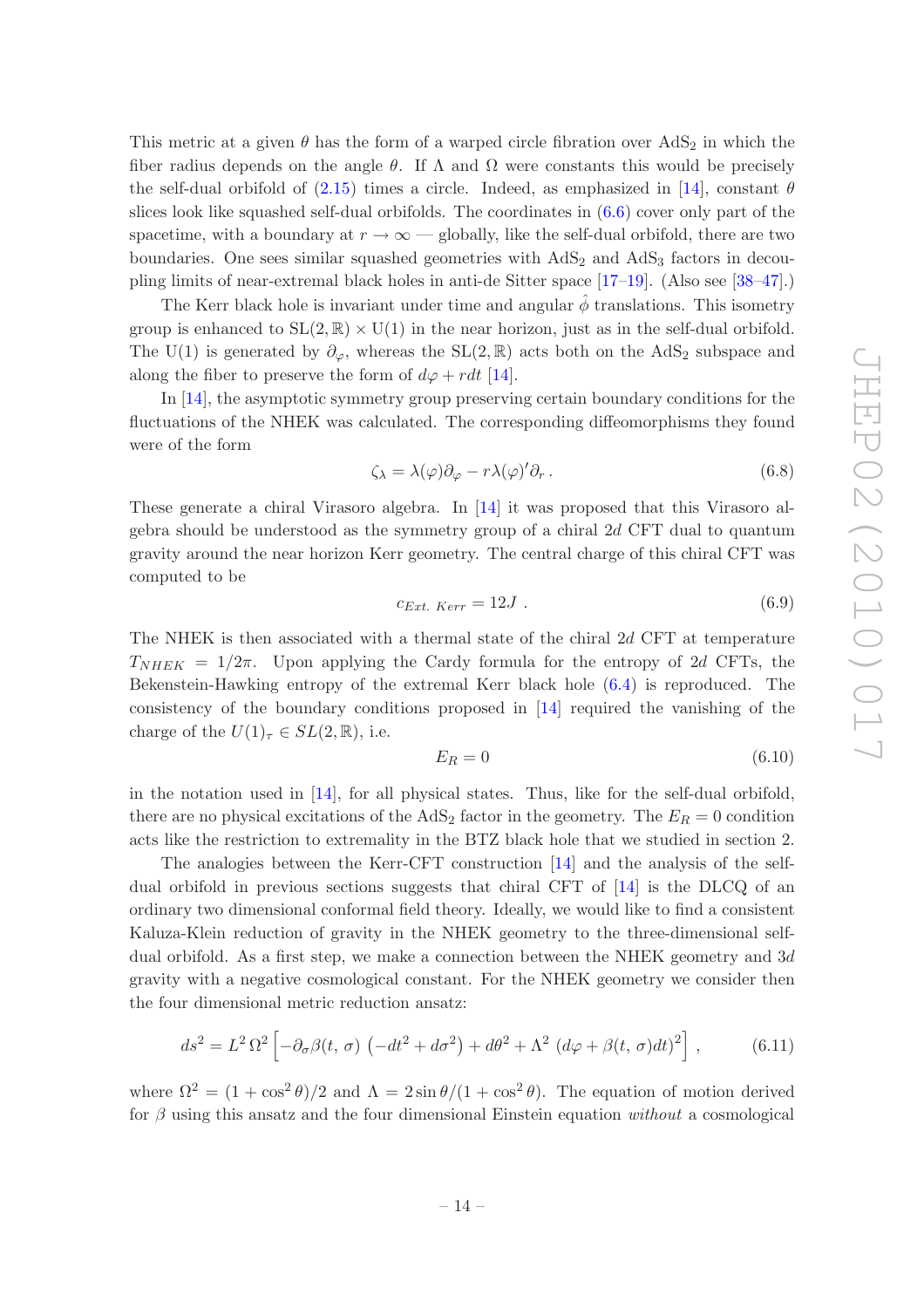constant is identical to the equation of motion obtained from the three-dimensional ansatz

$$
ds^{2} = \frac{\ell^{2}}{4} \left[ -\partial_{\sigma}\beta(t, \sigma) \left( -dt^{2} + d\sigma^{2} \right) + \left( d\varphi + \beta(t, \sigma)dt \right)^{2} \right] . \tag{6.12}
$$

and Einstein's equation *with* a cosmological constant

$$
R_{3\mu\nu} + \frac{2}{\ell^2} g_{3\mu\nu} = 0. \tag{6.13}
$$

Here  $R_3$  is the Ricci tensor computed for the 3d metric. Although this obviously does not show that there should exist a Kaluza-Klein reduction from four to three dimensions which reduces the NHEK geometry to the self-dual orbifold of  $AdS<sub>3</sub>$ , it does show that the two theories share some dynamics.

We can also derive the central charge derived in [\[14](#page-19-0)] from the 4d NHEK geometry, by matching parameters with the three-dimensional reduction ansatz. To do this, note first that the above  $3d$  equation of motion can be obtained from the Lagrangian

$$
\mathcal{L}_3 = \sqrt{-\det g_3} \left( R_3 + \frac{2}{\ell^2} \right),\tag{6.14}
$$

which describes 3d gravity in the presence of a negative cosmological constant. The  $3d$ Newton constant is then computed by integrating over the compact direction  $\theta$  in our reduction ansatz

$$
\frac{1}{G_3} = \frac{2L^2 \int_0^{\pi} d\theta \ \Omega^2 \Lambda}{G_4 \ \ell} = \frac{4L^2}{G_4 \ \ell}.
$$
\n(6.15)

Thus the 3d action is

$$
S_3 = \frac{1}{16\pi G_3} \int d^3x \, \mathcal{L}_3 \,, \tag{6.16}
$$

Note that its vacuum solution is an AdS<sub>3</sub> with radius  $R_{\text{AdS}} = \ell$ . Since  $L^2 = 2G_4 J$ , using the Brown-Henneaux formula for the central charge, we have

$$
c = \frac{3R_{\text{AdS}}}{2G_3} = 12J. \tag{6.17}
$$

This matches  $(6.9)$ . We earlier showed that the  $AdS<sub>3</sub>$  central charge also matches the central charge of the chiral CFT that is dual to self-dual orbifold.

This suggests the proposed chiral 2d CFT dual to extremal Kerr [\[14](#page-19-0)] is the DLCQ of a 2d CFT with the following identifications: (a) The DLCQ compactification radius  $R_$  is an arbitrary physical scale and has been set equal to one in the Kerr/CFT analysis [\[14\]](#page-19-0), (b) The  $E_R = 0$  condition in [\[14](#page-19-0)] is mapped to  $L_0 = c/24$  DLCQ condition, (c) The extremal Kerr ADM angular momentum  $J$  is equal to the light-cone momentum  $P^+$  of the DLCQ description.

One should note that identifying the chiral 2d CFT duals proposed for extremal black holes [\[14,](#page-19-0) [15](#page-19-1)] as the DLCQ of a 2d CFT also explains why we can use Cardy's formula to count the number of states. If we only knew that the states had to form representations of a single Virasoro algebra, we would not be able to use modular invariance, and unitarity alone does not determine the asymptotic growth of the number of states. Still, there are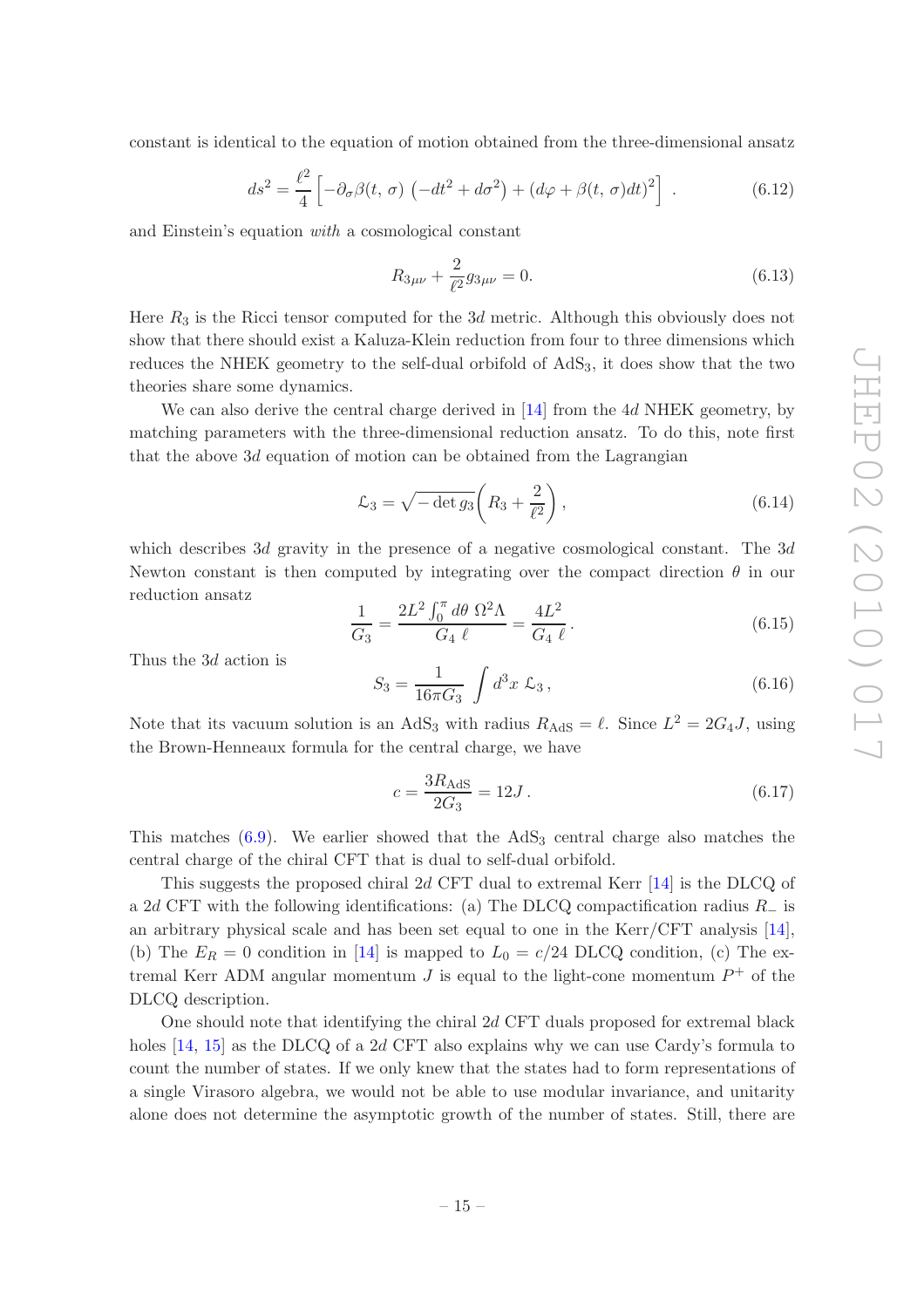to our knowledge no general statements about the asymptotic growth of the number of states of the form  $|c/24\rangle_R \otimes |$ anything) in an arbitrary CFT. If the left-movers are Ramond ground states, and it is a theory with supersymmetry, one can estimate the number of states of this form using the elliptic genus and its modular properties [\[48](#page-20-7), [49](#page-20-8)], and it would be interesting to establish similar results for more general CFT's.

While our results have provided some evidence that DLCQ of a CFT is dual to the near-horizon extremal Kerr, it would have been more satisfactory to have a consistent and complete reduction of 4d gravity with NHEK boundary conditions [\[14\]](#page-19-0) to 3d gravity with a cosmological constant. In a similar setting where squashed  $AdS<sub>3</sub>$  factors appear in a decoupling limit of R-charged black holes in  $AdS_4$  and  $AdS_5$ , progress towards such a reduction has been made [\[17](#page-19-3)[–19](#page-19-4)].

#### <span id="page-17-0"></span>7 Discussion

In this paper we have shown that the near-horizon limit of the extremal BTZ black hole, which leads to the so-called self-dual orbifold geometry, is dual to the DLCQ of a non-chiral 2d CFT, which is a *chiral 2d CFT* with the same central charge. We have also provided evidence that various "chiral CFTs" that have appeared in the literature as dual CFTs to extremal black holes should really be thought of as DLCQ of ordinary two-dimensional CFTs. This, among other things, justifies the use of Cardy formula to account for the extremal black hole entropy using this chiral CFT duals. It would be desirable to develop this picture in more detail. In particular, it would be interesting to study correlation functions in the DLCQ theory and the corresponding bulk-boundary dictionary. Another outstanding problem is to establish more rigorously that generic extremal black holes, upon taking a near-horizon limit, are indeed dual (once suitable boundary conditions are imposed) to the DLCQ of a conformal field theory. If this is indeed the case, one would expect that the parent 2d CFT of the DLCQ theory might also have a string theoretic realization, e.g. in the form of a warped AdS<sub>3</sub> solution of string theory. In other words, one might seek some sort of map from extremal black hole solutions to  $AdS<sub>3</sub>$  solutions. We have seen hints of such a map in [\[17](#page-19-3)[–19](#page-19-4)], but whether it exists in the general case is unclear.

One curiosity about the self-dual orbifold geometry is that it is dual to thermal state in a DLCQ CFT. The *ground state* of the DLCQ theory does not appear to have a bona fide geometric dual.<sup>[10](#page-17-1)</sup> This is unlike  $AdS_3$  gravity with a standard cylindrical boundary where the ground state describes empty AdS and thermal states describe black holes. This seems to be a general feature of gauge-gravity duality for DLCQ field theories [\[50](#page-20-9)[–52\]](#page-20-10).

# Acknowledgments

We would like to thank John McGreevy, Bindusar Sahoo, Gary Horowitz and Matthew Roberts for useful discussions. J.S. would like to thank the organizers of the KITP programme "Fundamentals of String Theory" and the Departmento de Física de Partículas in

<span id="page-17-1"></span><sup>&</sup>lt;sup>10</sup>Specifically, it is *not* dual to a very near horizon limit of the  $M = 0$  BTZ black hole as one can explicitly check.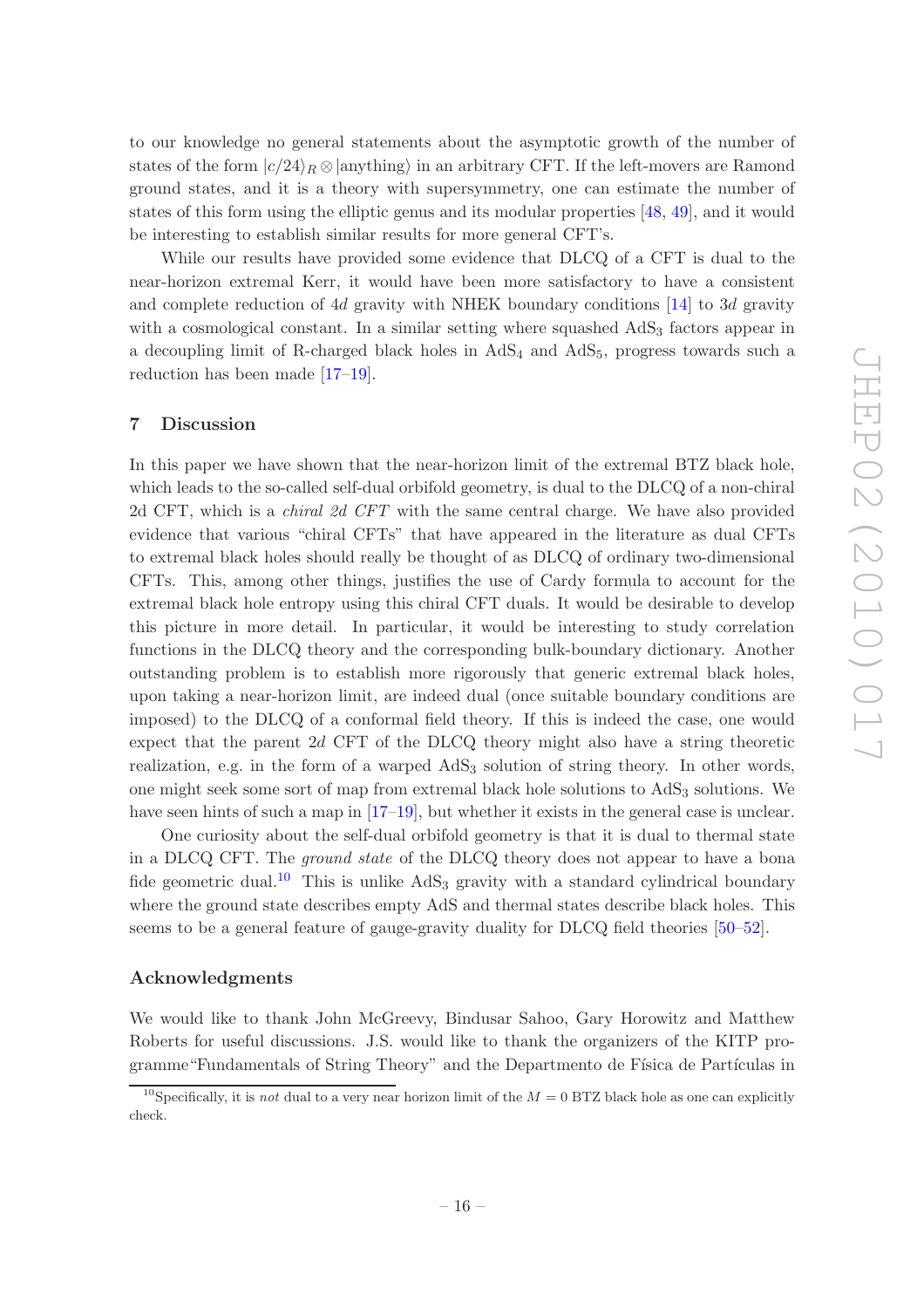Santiago de Compostela for hospitality during different stages of this project. The work of J.S. was partially supported by the Engineering and Physical Sciences Research Council [grant number EP/G007985/1]. This research was supported in part by the National Science Foundation under Grant No. NSF PHY05-51164. VB was partly supported by DOE grant DE-FG02-95ER40893 and partly by NSF grant NSF OISE-0443607. JdB was supported in part by the FOM foundation.

Open Access. This article is distributed under the terms of the Creative Commons Attribution Noncommercial License which permits any noncommercial use, distribution, and reproduction in any medium, provided the original author(s) and source are credited.

#### References

- <span id="page-18-7"></span>[1] H.K. Kunduri, J. Lucietti and H.S. Reall, *Near-horizon symmetries of extremal black holes*, *[Class. Quant. Grav.](http://dx.doi.org/10.1088/0264-9381/24/16/012)* 24 (2007) 4169 [[arXiv:0705.4214](http://arxiv.org/abs/0705.4214)] [\[SPIRES\]](http://www-spires.slac.stanford.edu/spires/find/hep/www?eprint=0705.4214).
- <span id="page-18-0"></span>[2] J.M. Maldacena, *The large-*N *limit of superconformal field theories and supergravity*, *Adv. Theor. Math. Phys.* 2 (1998) 231 [*Int. J. Theor. Phys.* 38 (1999) 1113] [[hep-th/9711200](http://arxiv.org/abs/hep-th/9711200)] [\[SPIRES\]](http://www-spires.slac.stanford.edu/spires/find/hep/www?eprint=HEP-TH/9711200).
- [3] O. Aharony, S.S. Gubser, J.M. Maldacena, H. Ooguri and Y. Oz, *Large-*N *field theories, string theory and gravity*, *[Phys. Rept.](http://dx.doi.org/10.1016/S0370-1573(99)00083-6)* 323 (2000) 183 [[hep-th/9905111](http://arxiv.org/abs/hep-th/9905111)] [\[SPIRES\]](http://www-spires.slac.stanford.edu/spires/find/hep/www?eprint=HEP-TH/9905111).
- <span id="page-18-9"></span>[4] M. Spradlin and A. Strominger, *Vacuum states for* AdS<sup>2</sup> *black holes*, *JHEP* 11 [\(1999\) 021](http://dx.doi.org/10.1088/1126-6708/1999/11/021) [[hep-th/9904143](http://arxiv.org/abs/hep-th/9904143)] [\[SPIRES\]](http://www-spires.slac.stanford.edu/spires/find/hep/www?eprint=HEP-TH/9904143).
- [5] D. Gaiotto et al., *D4-D0 Branes on the Quintic*, *JHEP* 03 [\(2006\) 019](http://dx.doi.org/10.1088/1126-6708/2006/03/019) [[hep-th/0509168](http://arxiv.org/abs/hep-th/0509168)] [\[SPIRES\]](http://www-spires.slac.stanford.edu/spires/find/hep/www?eprint=HEP-TH/0509168).
- [6] D. Gaiotto, A. Strominger and X. Yin, *Superconformal black hole quantum mechanics*, *JHEP* 11 [\(2005\) 017](http://dx.doi.org/10.1088/1126-6708/2005/11/017) [[hep-th/0412322](http://arxiv.org/abs/hep-th/0412322)] [\[SPIRES\]](http://www-spires.slac.stanford.edu/spires/find/hep/www?eprint=HEP-TH/0412322).
- <span id="page-18-2"></span>[7] R.K. Gupta and A. Sen,  $AdS_3/CFT_2$  *to*  $AdS_2/CFT_1$ , *JHEP* **04** [\(2009\) 034](http://dx.doi.org/10.1088/1126-6708/2009/04/034) [[arXiv:0806.0053](http://arxiv.org/abs/0806.0053)] [\[SPIRES\]](http://www-spires.slac.stanford.edu/spires/find/hep/www?eprint=0806.0053).
- <span id="page-18-1"></span>[8] T. Azeyanagi, T. Nishioka and T. Takayanagi, *Near Extremal Black Hole Entropy as Entanglement Entropy via*  $AdS_2/CFT_1$ , *Phys. Rev.* **D 77** [\(2008\) 064005](http://dx.doi.org/10.1103/PhysRevD.77.064005) [[arXiv:0710.2956](http://arxiv.org/abs/0710.2956)] [\[SPIRES\]](http://www-spires.slac.stanford.edu/spires/find/hep/www?eprint=0710.2956).
- <span id="page-18-3"></span>[9] A. Strominger, AdS<sup>2</sup> *quantum gravity and string theory*, *JHEP* 01 [\(1999\) 007](http://dx.doi.org/10.1088/1126-6708/1999/01/007) [[hep-th/9809027](http://arxiv.org/abs/hep-th/9809027)] [\[SPIRES\]](http://www-spires.slac.stanford.edu/spires/find/hep/www?eprint=HEP-TH/9809027).
- <span id="page-18-4"></span>[10] V. Balasubramanian, A. Naqvi and J. Simon, *A multi-boundary AdS orbifold and DLCQ holography: A universal holographic description of extremal black hole horizons*, *JHEP* 08 [\(2004\) 023](http://dx.doi.org/10.1088/1126-6708/2004/08/023) [[hep-th/0311237](http://arxiv.org/abs/hep-th/0311237)] [\[SPIRES\]](http://www-spires.slac.stanford.edu/spires/find/hep/www?eprint=HEP-TH/0311237).
- <span id="page-18-5"></span>[11] J.-H. Cho, T. Lee and G.W. Semenoff, *Two dimensional anti-de Sitter space and discrete light cone quantization*, *[Phys. Lett.](http://dx.doi.org/10.1016/S0370-2693(99)01200-9)* B 468 (1999) 52 [[hep-th/9906078](http://arxiv.org/abs/hep-th/9906078)] [\[SPIRES\]](http://www-spires.slac.stanford.edu/spires/find/hep/www?eprint=HEP-TH/9906078).
- <span id="page-18-6"></span>[12] O. Coussaert and M. Henneaux, *Self-dual solutions of 2+1 Einstein gravity with a negative cosmological constant*, [hep-th/9407181](http://arxiv.org/abs/hep-th/9407181) [\[SPIRES\]](http://www-spires.slac.stanford.edu/spires/find/hep/www?eprint=HEP-TH/9407181).
- <span id="page-18-8"></span>[13] J.D. Brown and M. Henneaux, *Central Charges in the Canonical Realization of Asymptotic Symmetries: An Example from Three-Dimensional Gravity*, *[Commun. Math. Phys.](http://dx.doi.org/10.1007/BF01211590)* 104 (1986) 207 [\[SPIRES\]](http://www-spires.slac.stanford.edu/spires/find/hep/www?j=CMPHA,104,207).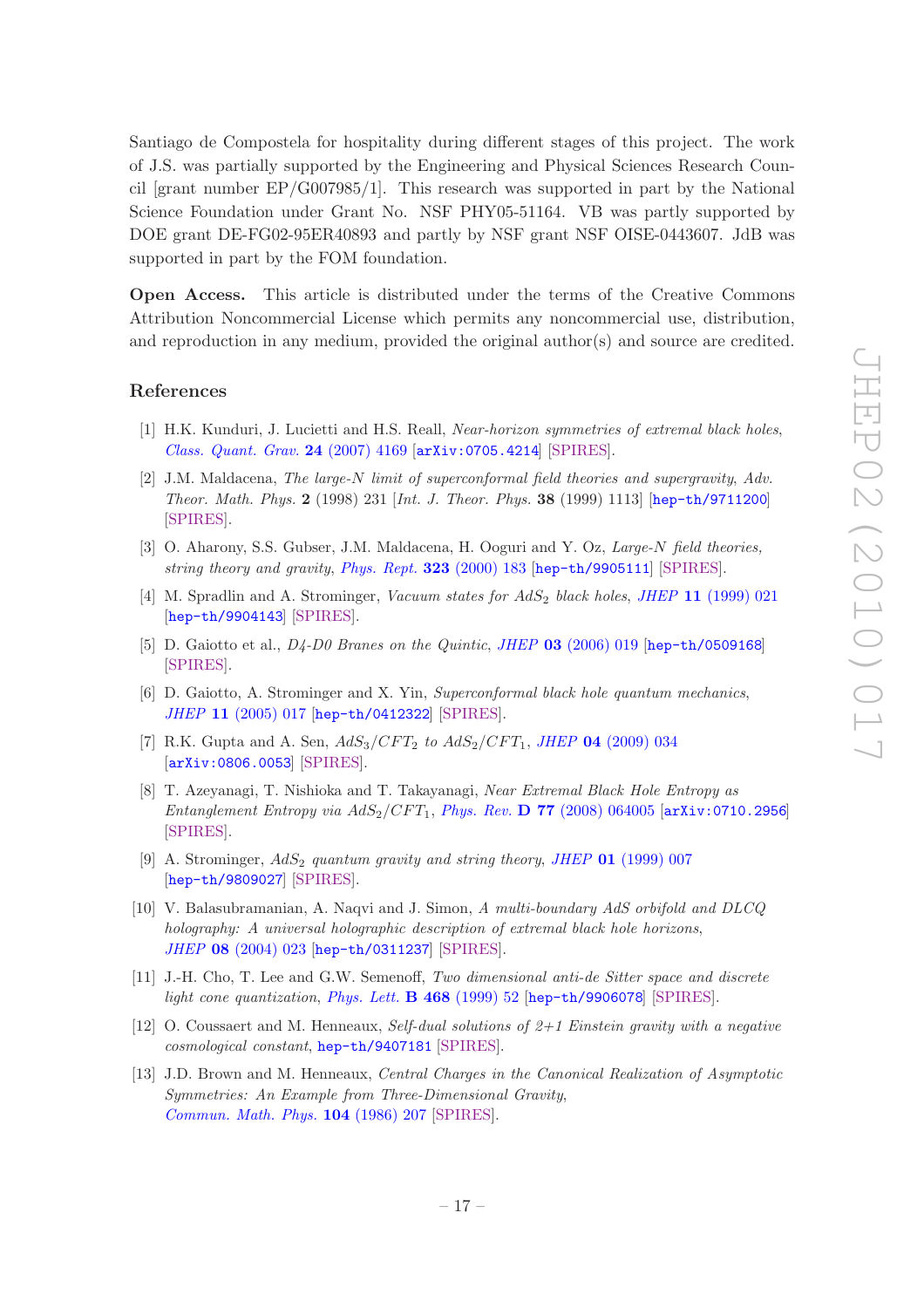- <span id="page-19-0"></span>[14] M. Guica, T. Hartman, W. Song and A. Strominger, *The Kerr/CFT Correspondence*, *Phys. Rev.* D 80 [\(2009\) 124008](http://dx.doi.org/10.1103/PhysRevD.80.124008) [[arXiv:0809.4266](http://arxiv.org/abs/0809.4266)] [\[SPIRES\]](http://www-spires.slac.stanford.edu/spires/find/hep/www?eprint=0809.4266).
- <span id="page-19-1"></span>[15] T. Hartman, K. Murata, T. Nishioka and A. Strominger, *CFT Duals for Extreme Black Holes*, *JHEP* 04 [\(2009\) 019](http://dx.doi.org/10.1088/1126-6708/2009/04/019) [[arXiv:0811.4393](http://arxiv.org/abs/0811.4393)] [\[SPIRES\]](http://www-spires.slac.stanford.edu/spires/find/hep/www?eprint=0811.4393).
- <span id="page-19-2"></span>[16] J.M. Maldacena, J. Michelson and A. Strominger, *Anti-de Sitter fragmentation*, *JHEP* 02 [\(1999\) 011](http://dx.doi.org/10.1088/1126-6708/1999/02/011) [[hep-th/9812073](http://arxiv.org/abs/hep-th/9812073)] [\[SPIRES\]](http://www-spires.slac.stanford.edu/spires/find/hep/www?eprint=HEP-TH/9812073).
- <span id="page-19-3"></span>[17] V. Balasubramanian, J. de Boer, V. Jejjala and J. Simon, *Entropy of near-extremal black holes in* AdS5, *JHEP* 05 [\(2008\) 067](http://dx.doi.org/10.1088/1126-6708/2008/05/067) [[arXiv:0707.3601](http://arxiv.org/abs/0707.3601)] [\[SPIRES\]](http://www-spires.slac.stanford.edu/spires/find/hep/www?eprint=0707.3601).
- [18] R. Fareghbal, C.N. Gowdigere, A.E. Mosaffa and M.M. Sheikh-Jabbari, *Nearing Extremal Intersecting Giants and New Decoupled Sectors in*  $N = 4$  *SYM*, *JHEP* **08** [\(2008\) 070](http://dx.doi.org/10.1088/1126-6708/2008/08/070) [[arXiv:0801.4457](http://arxiv.org/abs/0801.4457)] [\[SPIRES\]](http://www-spires.slac.stanford.edu/spires/find/hep/www?eprint=0801.4457).
- <span id="page-19-4"></span>[19] R. Fareghbal, C.N. Gowdigere, A.E. Mosaffa and M.M. Sheikh-Jabbari, *Nearing 1* 1D *Extremal Intersecting Giants and New Decoupled Sectors in* D = 3, 6 *SCFT's*, [arXiv:0805.0203](http://arxiv.org/abs/0805.0203) [\[SPIRES\]](http://www-spires.slac.stanford.edu/spires/find/hep/www?eprint=0805.0203).
- <span id="page-19-5"></span>[20] A.J. Amsel, G.T. Horowitz, D. Marolf and M.M. Roberts, *No Dynamics in the Extremal Kerr Throat*, *JHEP* 09 [\(2009\) 044](http://dx.doi.org/10.1088/1126-6708/2009/09/044) [[arXiv:0906.2376](http://arxiv.org/abs/0906.2376)] [\[SPIRES\]](http://www-spires.slac.stanford.edu/spires/find/hep/www?eprint=0906.2376).
- <span id="page-19-6"></span>[21] O.J.C. Dias, H.S. Reall and J.E. Santos, *Kerr-CFT and gravitational perturbations*, *JHEP* 08 [\(2009\) 101](http://dx.doi.org/10.1088/1126-6708/2009/08/101) [[arXiv:0906.2380](http://arxiv.org/abs/0906.2380)] [\[SPIRES\]](http://www-spires.slac.stanford.edu/spires/find/hep/www?eprint=0906.2380).
- <span id="page-19-7"></span>[22] M. Ba˜nados, C. Teitelboim and J. Zanelli, *The Black hole in three-dimensional space-time*, *[Phys. Rev. Lett.](http://dx.doi.org/10.1103/PhysRevLett.69.1849)* 69 (1992) 1849 [[hep-th/9204099](http://arxiv.org/abs/hep-th/9204099)] [\[SPIRES\]](http://www-spires.slac.stanford.edu/spires/find/hep/www?eprint=HEP-TH/9204099).
- <span id="page-19-8"></span>[23] M. Ba˜nados, M. Henneaux, C. Teitelboim and J. Zanelli, *Geometry of the (2+1) black hole*, *Phys. Rev.* D 48 [\(1993\) 1506](http://dx.doi.org/10.1103/PhysRevD.48.1506) [[gr-qc/9302012](http://arxiv.org/abs/gr-qc/9302012)] [\[SPIRES\]](http://www-spires.slac.stanford.edu/spires/find/hep/www?eprint=GR-QC/9302012).
- <span id="page-19-9"></span>[24] P. Kraus, *Lectures on black holes and the AdS*<sub>3</sub>/CFT<sub>2</sub> *correspondence*, *Lect. Notes Phys.* 755 (2008) 193 [[hep-th/0609074](http://arxiv.org/abs/hep-th/0609074)] [\[SPIRES\]](http://www-spires.slac.stanford.edu/spires/find/hep/www?eprint=HEP-TH/0609074).
- <span id="page-19-10"></span>[25] J.R. David, G. Mandal and S.R. Wadia, *Microscopic formulation of black holes in string theory*, *[Phys. Rept.](http://dx.doi.org/10.1016/S0370-1573(02)00271-5)* 369 (2002) 549 [[hep-th/0203048](http://arxiv.org/abs/hep-th/0203048)] [\[SPIRES\]](http://www-spires.slac.stanford.edu/spires/find/hep/www?eprint=HEP-TH/0203048).
- <span id="page-19-11"></span>[26] M. Ba˜nados, M. Henneaux, C. Teitelboim and J. Zanelli, *Geometry of the (2+1) black hole*, *Phys. Rev.* D 48 [\(1993\) 1506](http://dx.doi.org/10.1103/PhysRevD.48.1506) [[gr-qc/9302012](http://arxiv.org/abs/gr-qc/9302012)] [\[SPIRES\]](http://www-spires.slac.stanford.edu/spires/find/hep/www?eprint=GR-QC/9302012).
- <span id="page-19-12"></span>[27] S. Carlip, *Conformal field theory, (2+1)-dimensional gravity and the BTZ black hole*, *[Class. Quant. Grav.](http://dx.doi.org/10.1088/0264-9381/22/12/R01)* 22 (2005) R85 [[gr-qc/0503022](http://arxiv.org/abs/gr-qc/0503022)] [\[SPIRES\]](http://www-spires.slac.stanford.edu/spires/find/hep/www?eprint=GR-QC/0503022).
- <span id="page-19-13"></span>[28] N. Seiberg, *Why is the matrix model correct?*, *[Phys. Rev. Lett.](http://dx.doi.org/10.1103/PhysRevLett.79.3577)* 79 (1997) 3577 [[hep-th/9710009](http://arxiv.org/abs/hep-th/9710009)] [\[SPIRES\]](http://www-spires.slac.stanford.edu/spires/find/hep/www?eprint=HEP-TH/9710009).
- <span id="page-19-14"></span>[29] A. Strominger and C. Vafa, *Microscopic Origin of the Bekenstein-Hawking Entropy*, *[Phys. Lett.](http://dx.doi.org/10.1016/0370-2693(96)00345-0)* B 379 (1996) 99 [[hep-th/9601029](http://arxiv.org/abs/hep-th/9601029)] [\[SPIRES\]](http://www-spires.slac.stanford.edu/spires/find/hep/www?eprint=HEP-TH/9601029).
- <span id="page-19-15"></span>[30] T. Hartman and A. Strominger, *Central Charge for* AdS2 *Quantum Gravity*, *JHEP* 04 [\(2009\) 026](http://dx.doi.org/10.1088/1126-6708/2009/04/026) [[arXiv:0803.3621](http://arxiv.org/abs/0803.3621)] [\[SPIRES\]](http://www-spires.slac.stanford.edu/spires/find/hep/www?eprint=0803.3621).
- <span id="page-19-16"></span>[31] A. Castro, D. Grumiller, F. Larsen and R. McNees, *Holographic Description of* AdS2 *Black Holes*, *JHEP* 11 [\(2008\) 052](http://dx.doi.org/10.1088/1126-6708/2008/11/052) [[arXiv:0809.4264](http://arxiv.org/abs/0809.4264)] [\[SPIRES\]](http://www-spires.slac.stanford.edu/spires/find/hep/www?eprint=0809.4264).
- <span id="page-19-17"></span>[32] D. Marolf and A. Yarom, *Lodged in the throat: Internal infinities and AdS/CFT*, *JHEP* 01 [\(2006\) 141](http://dx.doi.org/10.1088/1126-6708/2006/01/141) [[hep-th/0511225](http://arxiv.org/abs/hep-th/0511225)] [\[SPIRES\]](http://www-spires.slac.stanford.edu/spires/find/hep/www?eprint=HEP-TH/0511225).